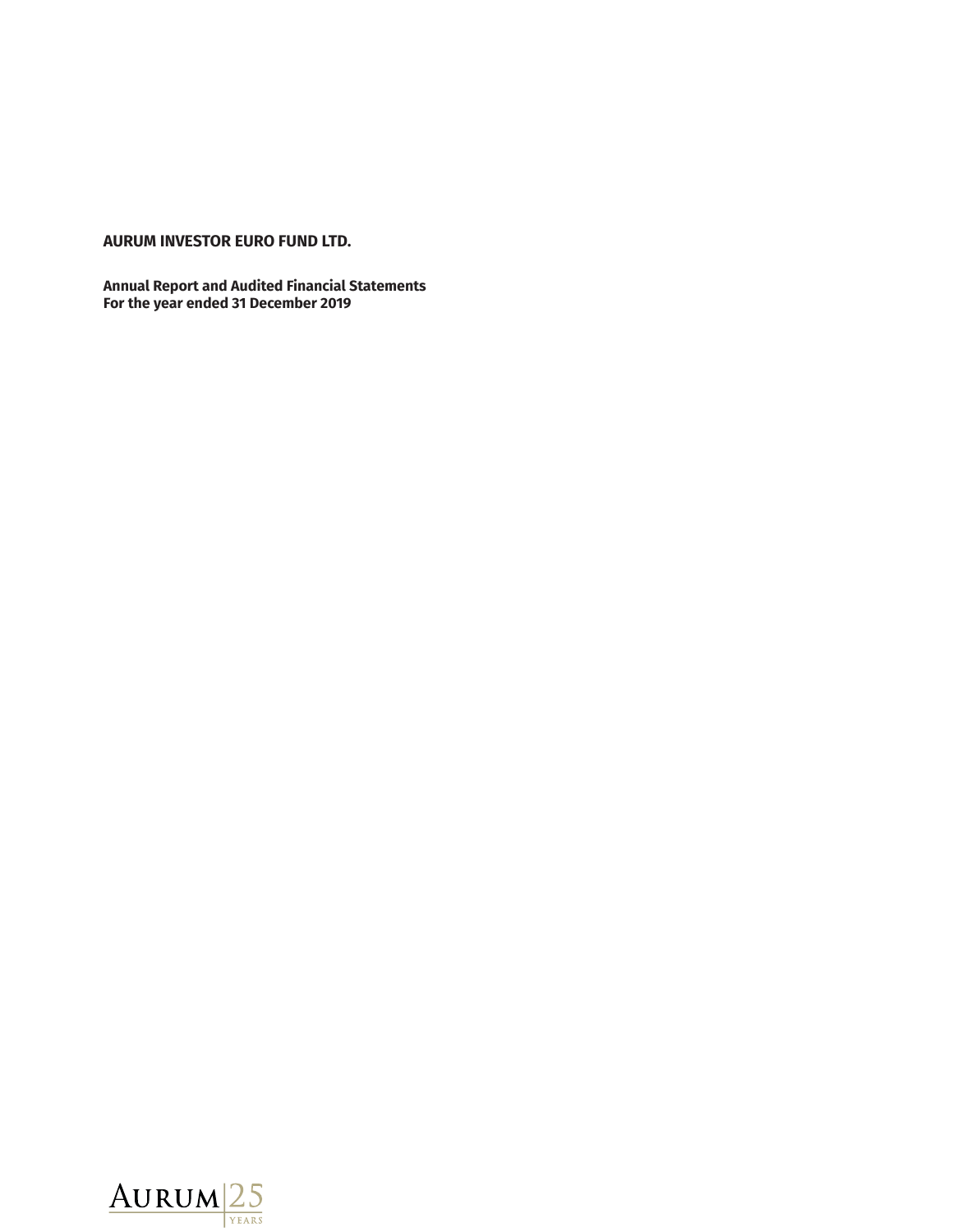# **Annual Report and Audited Financial Statements Contents**

|                                                                       | Page      |
|-----------------------------------------------------------------------|-----------|
| Directors and Service Providers                                       | 1         |
| Directors' Report                                                     | $2 - 3$   |
| Portfolio Statement as at 31 December 2019                            | 4         |
| Independent Auditor's Report                                          | $5 - 7$   |
| Statement of Comprehensive Income for the year ended 31 December 2019 | 8         |
| Statement of Financial Position as at 31 December 2019                | 9         |
| Statement of Cash Flows for the year ended 31 December 2019           | 10        |
| Notes to the Financial Statements                                     | $11 - 20$ |

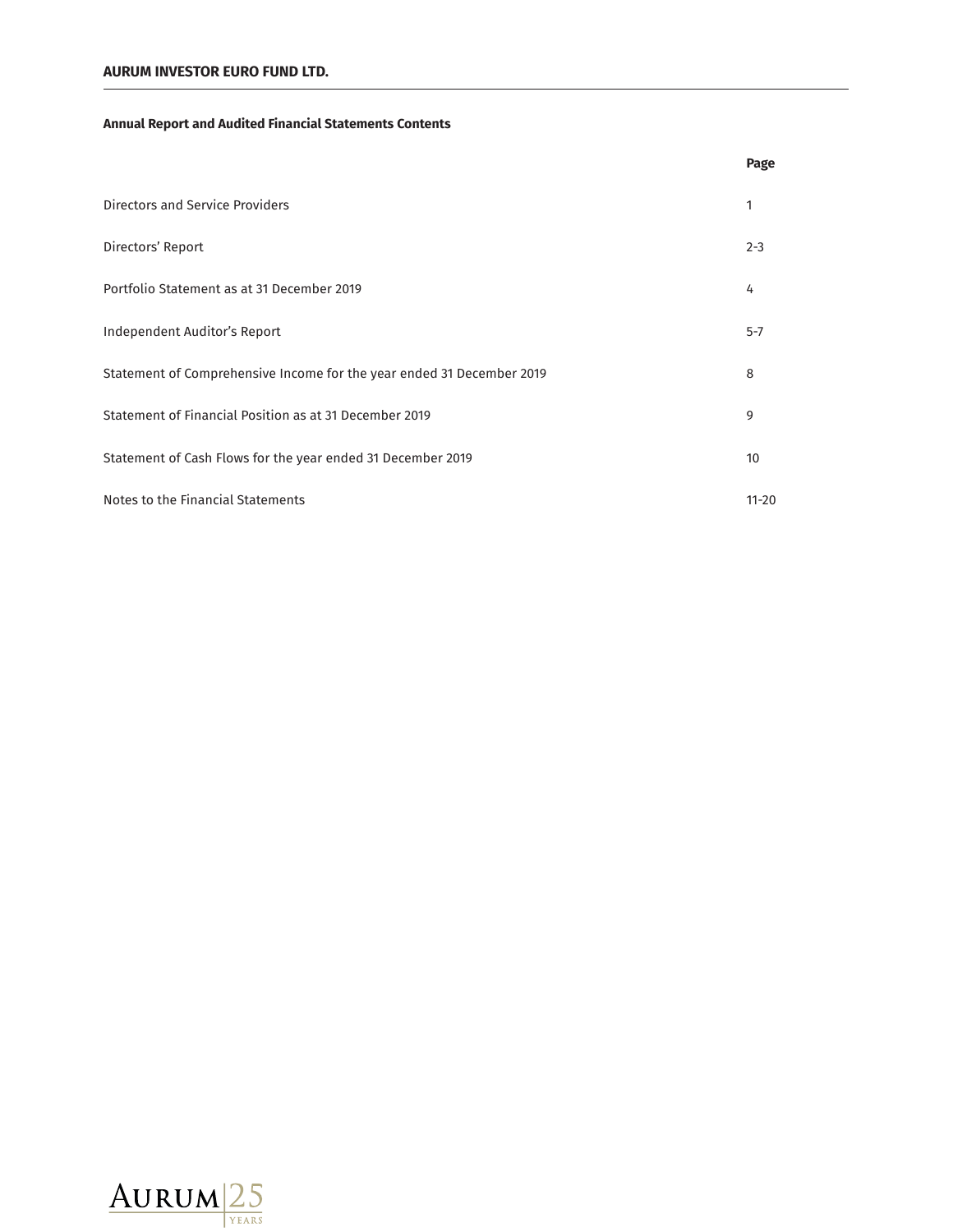# **Directors and Service Providers**

*Company and Registered* Aurum Investor Euro Fund Ltd.<br>
Aurum House Containing Aurum House Contains Aurum House Contains Aurum House Contains Aurum Aurum Aurum Aurum 35 Richmond Road<br>Hamilton HM 08 Bermuda Bronwyn Wright†

Aurum Fund Management Ltd. The Controller of Global Fund Services Ltd. Aurum House **Century House** 35 Richmond Road 16 Par-la-Ville Road Hamilton HM 08 Hamilton HM 08 Bermuda **Bermuda** Bermuda

*Depositary*<br> *Northern Trust Fiduciary Services (Ireland) Limited for a continental Management Limited* Northern Trust Fiduciary Services (Ireland) Limited George's Court **Century House** 54-62 Townsend Street 16 Par-la-Ville Road Dublin 2 Hamilton HM 08 Ireland **Bermuda** 

*Administrator, Sub-Registrar and Transfer Agent* Northern Trust International Fund Administration Services Continental Sponsors Ltd. (Ireland) Limited Century House George's Court **16 Par-la-Ville Road** 54-62 Townsend Street **Hamilton HM 08** Dublin 2 **Bermuda** Ireland

*Auditor Bermuda Legal Advisers* KPMG Conyers Dill & Pearman Limited Chartered Accountants Clarendon House Statutory Audit Firm 2 Church Street 1 Harbourmaster Place **Hamilton HM** 11 International Financial Services Centre **Bermuda** Dublin 1 Ireland

Directors Tina Gibbons<br>Adam Hopkin Clifford J Gundle Fiona Mulhall† Michael J Harvey

†Independent Directors

*Promoter & Investment Adviser Bermuda Administrator & Registrar*

*ƟȜŸƟɧ-LJȲɧ-%ƟɧȜʙƌŔ-êʄȲƂȄ-D˂ƂǝŔȢNJƟ*

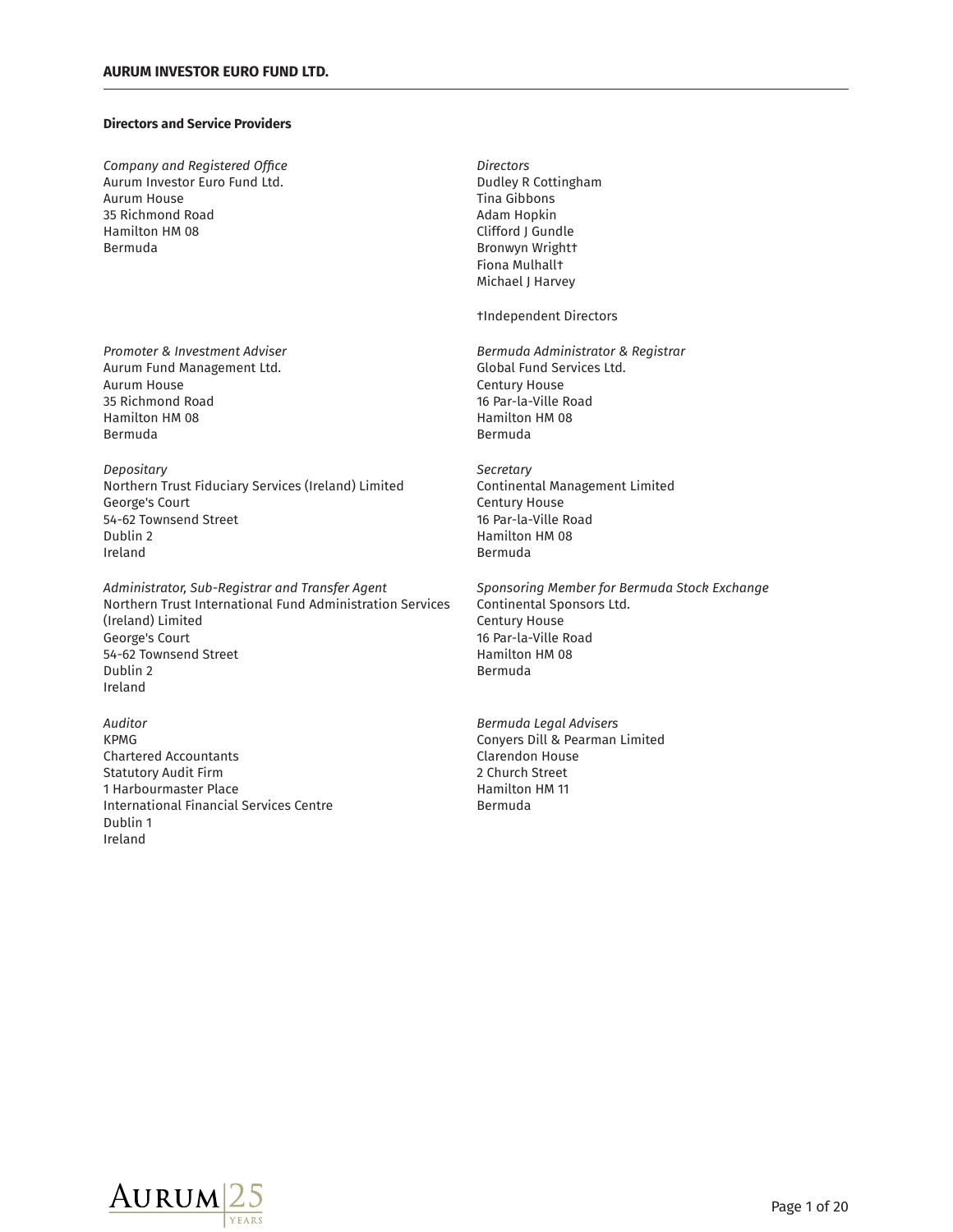# **Directors' Report**

The Directors have the pleasure to present the annual report and audited financial statements of Aurum Investor Euro Fund Ltd. (the "Company" or the "Euro Fund") for the year ended 31 December 2019 as set out herein in respect of matters required by the Bermuda Stock Exchange listing regulations.

# Principal Material Changes

There have been no material changes in the objectives, strategies or key service providers of the Company during the year ended 31 December 2019.

#### Principal Activities

At 31 December 2019 the Net Asset Value ("NAV") per Participating Share was as follows:

|                                                 | <b>NAV per Participating Share</b> |  |
|-------------------------------------------------|------------------------------------|--|
| 31/12/2019<br><b>Share Class</b>                | 31/12/2018                         |  |
| Standard Euro Share Class Restricted<br>€151.46 | €147.86                            |  |

Shares of the Euro Fund are denominated in euro. The Euro Fund is one of four Feeder Funds (the "Feeder Funds") comprising the Euro Fund, Aurum Investor Sterling Fund Ltd. (the "Sterling Fund"), Aurum Investor Dollar Fund Ltd. (the "Dollar Fund") and Aurum Investor Multi Currency Fund (the "Multi Currency Fund"), a sub-fund of Aurum Alternative Solutions Limited, that invest in Aurum Investor Fund Ltd. (the "Master Fund"). The Feeder Funds have sterling and US dollar denominated shares respectively. The Euro Fund is listed on the Bermuda Stock Exchange.

The Feeder Funds must invest solely into Participating Shares of the Master Fund, except in the case of the Sterling, Euro and Multi Currency Funds in respect of currency hedging. The Participating Shares of the Master Fund are valued in US dollars. The Sterling, Euro and Multi Currency Funds whilst investing into US dollar denominated Participating Shares of the Master Fund will, by appropriate currency hedging, seek to protect the value of their shares in their respective currencies. The Master Fund pays the fees of Administrators, Depositary, audit, formation and minor out of pocket expenses and Directors' fees of all Funds. Each Feeder Fund will otherwise bear its own costs and liabilities.

The Company's performance is allied with the performance of the Master Fund. The Performance Review, the Market Review and Outlook for the Master Fund for the year ended 31 December 2019, is contained within the annual report of the Master Fund, which is appended to the Company's financial statements.

# Dividends

No dividends have been declared in the year ended 31 December 2019 (2018: €Nil) and the Directors do not recommend the payment of any dividends for the year ended 31 December 2019 (2018:  $\epsilon$ Nil).

#### Remuneration

The Directors are considered to be the only identified staff for the purposes of the European Union (Alternative Investment Fund Managers) Regulations 2013. The Directors are entitled to remuneration for their services from the Master Fund, please refer to the accompanying Master Fund financial statements for details of remuneration paid to the Directors.

# Connected Parties

Transactions carried out with the Company by the Administrator, Bermuda Administrator, Investment Adviser, Depositary, Directors and other connected parties ("connected parties") must be carried out as if negotiated at arm's length. Transactions must be in the best interests of the Shareholders.

The Directors are satisfied all transactions with connected parties entered into during the year were conducted at arm's length prices.

Details of related parties and related party transactions are disclosed in note 7 of the notes to the financial statements.

# Environmental, Social and Governance ("ESG")

The Directors, as part of the wider Aurum group, believe that environmental and social issues are important to any person or entity. There is a misconception that human beings, businesses and economic systems are separate from such issues and, therefore, incorporating these aspects is vital to good governance. Details of the philosophy and the approach taken to ESG by the Directors, as part of the wider Aurum group, can be found at https://www.aurum.com/environmental-and-social/.

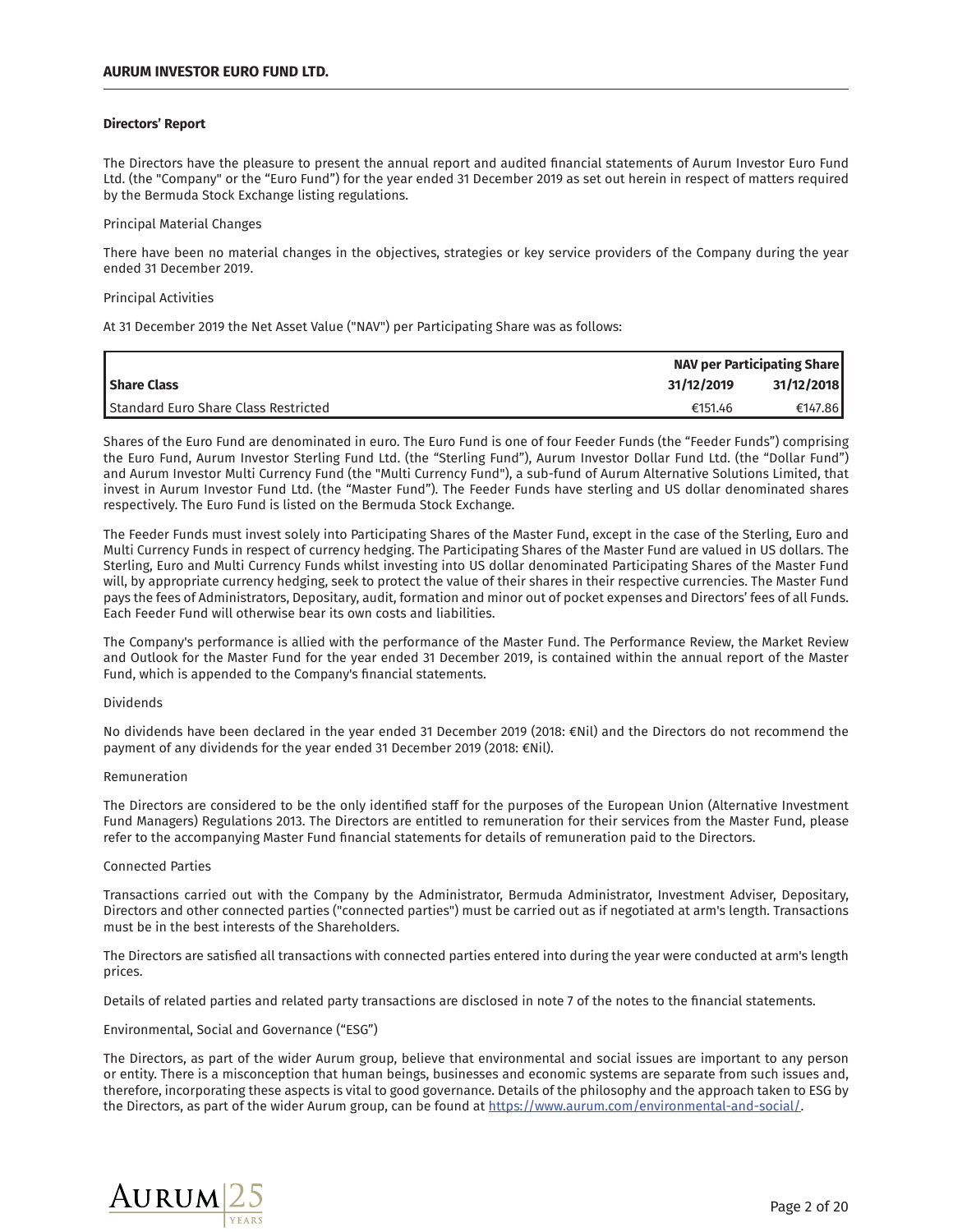# **Directors' Report (Continued)**

Covid-19

The World Health Organisation "WHO" has recently declared Covid-19 a pandemic. As this ongoing outbreak evolves over the coming weeks and months, we will continue to monitor the situation closely and will post any relevant updates on https:// www.aurum.com/. Please be assured that Aurum's business continuity plans are robust and well tested.

Thanks

We thank the Shareholders for their support and look forward to further opportunities for continued growth. For and on behalf of Aurum Investor Euro Fund Ltd.

Director 18 March 2020

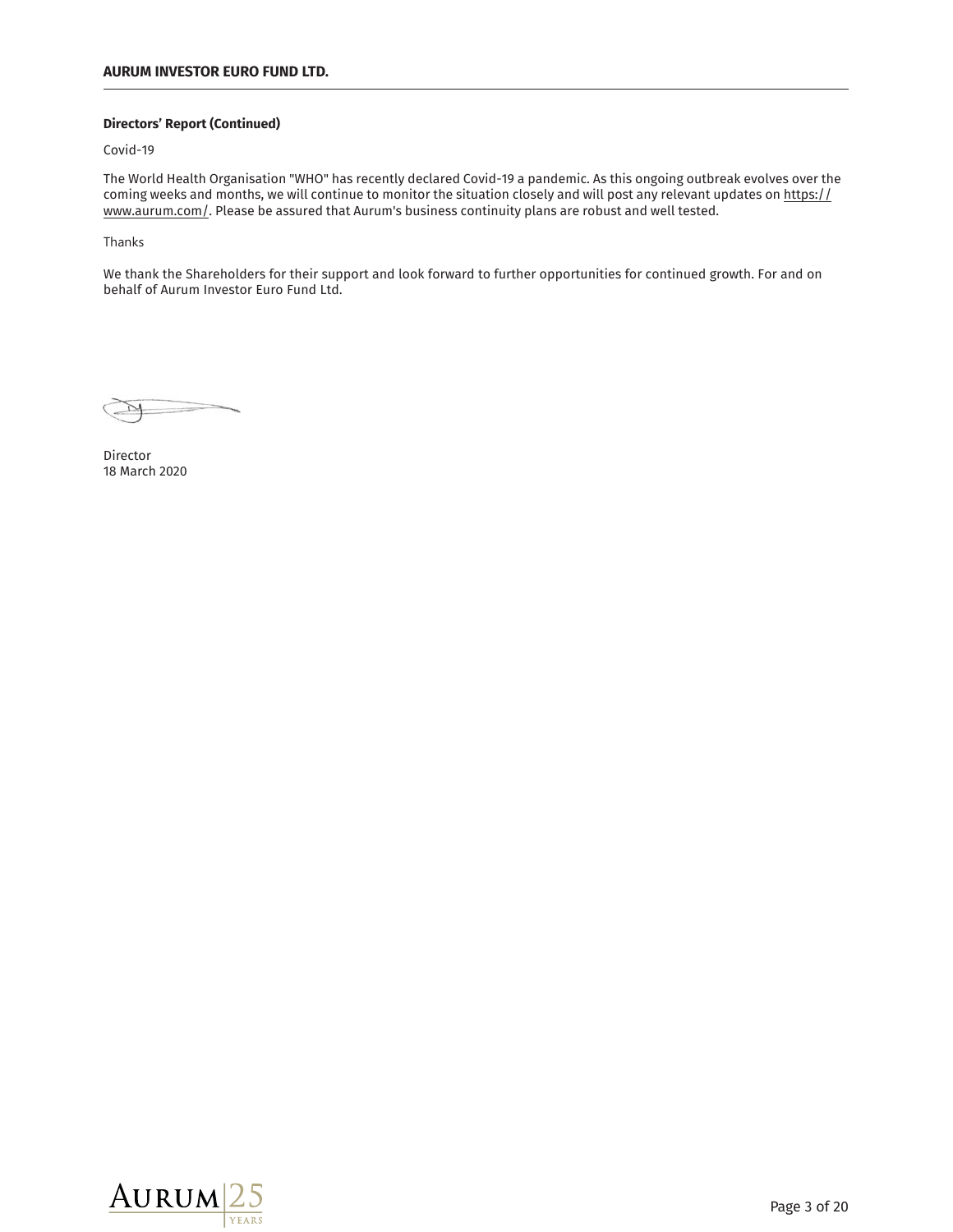# **Portfolio Statement**

as at 31 December 2019

|                          |                      | <b>31 December 2019</b> |                     |         |                      | <b>31 December 2018</b> |                     |         |
|--------------------------|----------------------|-------------------------|---------------------|---------|----------------------|-------------------------|---------------------|---------|
|                          | Nominal              | <b>Base Cost</b>        | Fair Value % of NAV |         | Nominal              | <b>Base Cost</b>        | Fair Value % of NAV |         |
|                          | holding<br>of shares | €                       | €                   | %       | holding<br>of shares | €                       | €                   | %       |
| Aurum Investor Fund Ltd. | 5,982                | 2,069,277               | 2,835,163           | 98.73%  | 7,008                | 2,409,384               | 3,028,020           | 99.37%  |
| Other assets             |                      |                         | 45,948              | 1.60%   |                      |                         | 94,094              | 3.09%   |
| Total assets             |                      |                         | 2,881,111           | 100.33% |                      |                         | 3,122,114           | 102.46% |
| Other liabilities        |                      |                         | (9,442)             | (0.33%) |                      |                         | (74, 746)           | (2.46%) |
| Total net assets         |                      |                         | 2,871,669           | 100.00% |                      |                         | 3,047,368           | 100.00% |

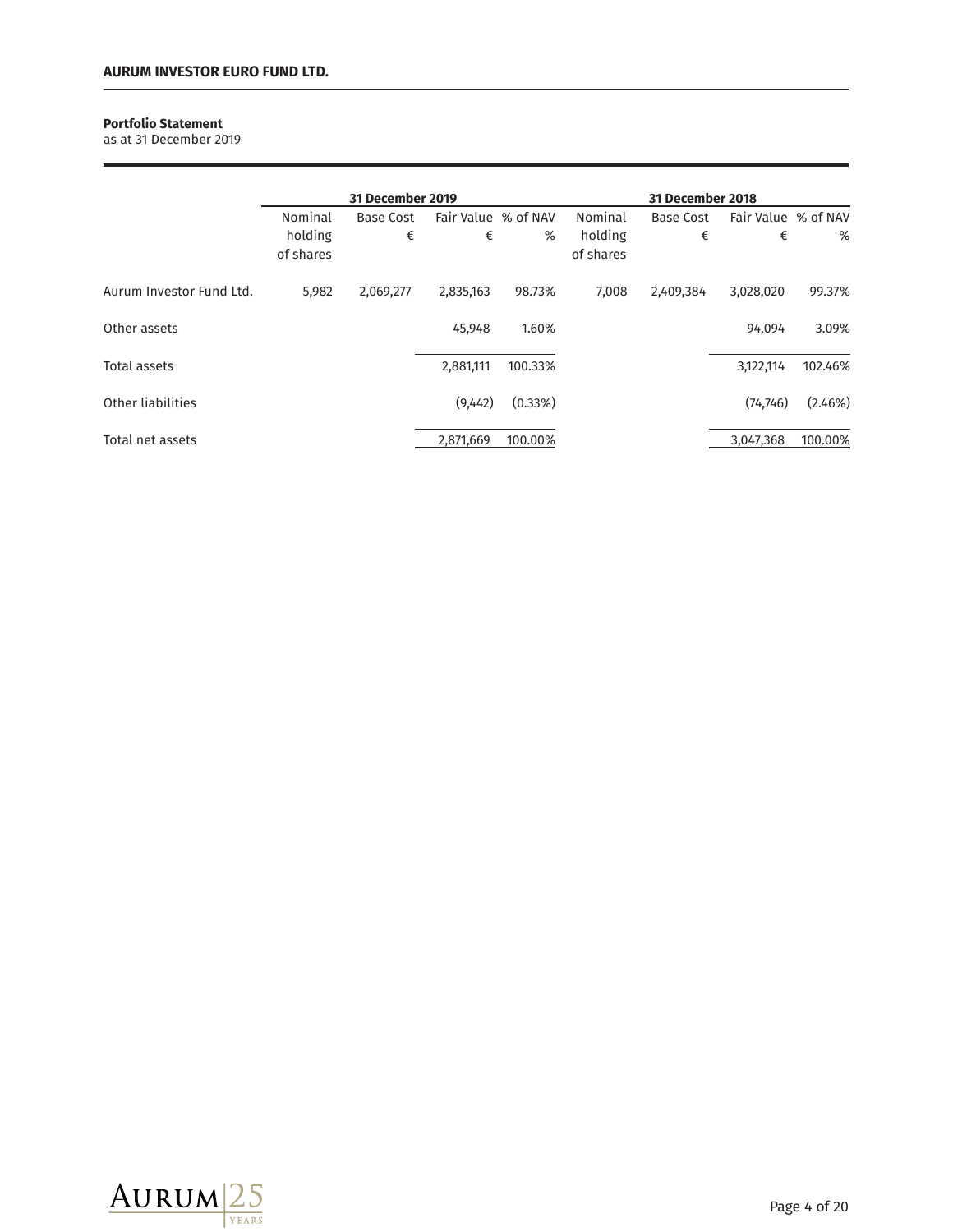# **Independent Auditor's Report to the Shareholders of Aurum Investor Euro Fund Ltd.**

1. Report on the audit of the financial statements

# *Opinion*

We have audited the financial statements of Aurum Investor Euro Fund Ltd. (the "Company") for the year ended 31 December 2019, which comprise the Statement of Comprehensive Income for the year ended 31 December 2019, the Statement of Financial Position as at 31 December 2019, the Statement of Cash Flows for the year then ended, and related notes, including the summary of significant accounting policies set out in note 2.

In our opinion, the financial statements present fairly, in all material respects, the financial position of the Company as at 31 December 2019 and its financial performance and cash flows for the year then ended, in accordance with International Financial Reporting Standards ("IFRS").

# *Basis for opinion*

We conducted our audit in accordance with International Standards on Auditing ("ISAs"). Our responsibilities under those standards are further described in the Auditor's Responsibilities for the Audit of the Financial Statements section of our report. We are independent of the Company in accordance with the International Ethics Standards Board for Accountants' Code of Ethics for Professional Accountants ("IESBA Code") together with the ethical requirements that are relevant to our audit of the financial statements in Bermuda, and we have fulfilled our other ethical responsibilities in accordance with these requirements and the IESBA Code. We believe that the audit evidence we have obtained is sufficient and appropriate to provide a basis for our opinion.

# *Key audit matters*

Key audit matters are those matters that, in our professional judgment, were of most significance in our audit of the financial statements of the current period. These matters were addressed in the context of our audit of the financial statements as a whole, and in forming our opinion thereon, and we do not provide a separate opinion on these matters.

# *Valuation of investments in funds*

Refer to the accounting policy in note 2 and to note 8 'Financial instruments and risk exposure' to the financial statements.

# *õǝƟ-ȄƟ˃-ŔʙƌǨʄ-ȜŔʄʄƟɧ*

# *ġŔȊʙŔʄǨȲȢ-ȲLJ-˩ȢŔȢƂǨŔȊ-ŔɷɷƟʄɷ-*

The Company is a Feeder Fund whose main investment is an investment into Aurum Investor Fund Ltd. (the "Master Fund").

The investment portfolio at 31 December 2019 comprised of the investment into the Master Fund. The valuation of this investment is the key driver of the Company's net asset value and performance for the year. While the nature of the Company's investment does not require a significant level of judgement because the underlying value of the fund is observable, due to its significance in the context of the financial statements as a whole, financial assets was identified as a risk of material misstatement which had the greatest effect on our overall audit strategy and allocation of resources in planning and completing our audit.

How the matter was addressed in our audit

Our audit procedures included, but were not limited to:

- Documented the processes in place to record investment transactions and to value the investments, including assessing the design and implementation of the controls *over valuation of investments;*
- Audited the Master Fund in accordance with ISAs and issued an unqualified audit opinion thereon; and
- Assessed whether the Master Funds' net asset value was an *Appropriate approximation of fair value.*

We noted no material exceptions arising from our audit procedures.

# *°ʄǝƟɧ-ǨȢLJȲɧȜŔʄǨȲȢ*

The Directors are responsible for preparation of other information accompanying the financial statements. The other information comprises the Directors and Service Providers, the Directors' Report and the Portfolio Statement as at 31 December 2019, but does not include the financial statements and related notes, and our Auditor's Report thereon.

Our opinion on the financial statements does not cover the other information and we do not express any form of assurance conclusion on that information.

In connection with our audit of the financial statements, our responsibility is to read the other information and, in doing so, consider whether that information is materially inconsistent with the financial statements or our knowledge obtained in the course of our audit, or otherwise appears to be materially misstated. If, based on the work we have performed, we conclude that there is a material misstatement of this other information, we are required to report that fact. We have nothing to report in this regard.

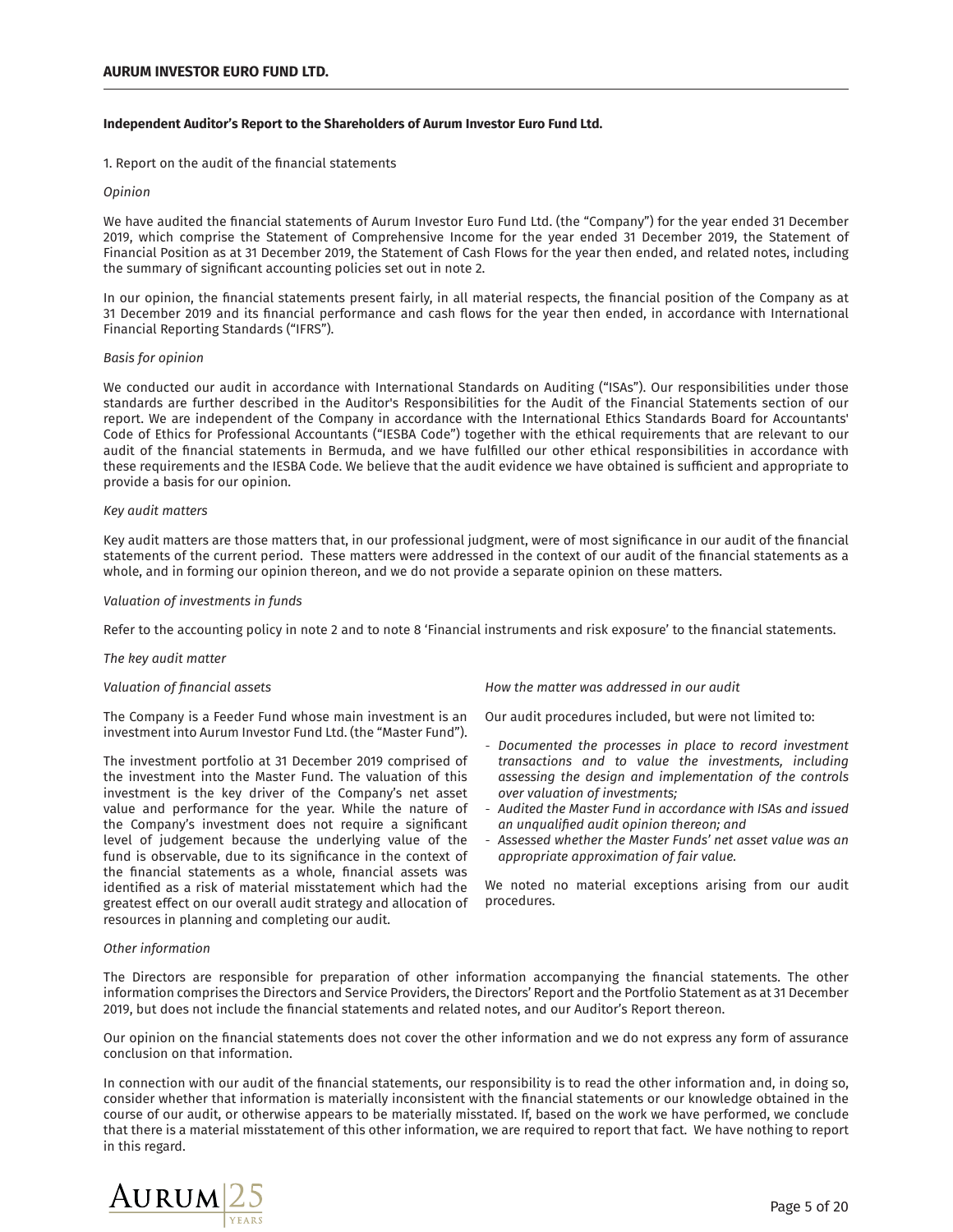# **Independent Auditor's Report to the Shareholders of Aurum Investor Euro Fund Ltd. (Continued)**

2. Respective responsibilities and restrictions on use

*R*esponsibilities of Management and Those Charged with Governance for the Financial Statements

The Directors are responsible for the preparation and fair presentation of the financial statements in accordance with IFRS, and for such internal control as management determines is necessary to enable the preparation of financial statements that are free from material misstatement, whether due to fraud or error.

In preparing the financial statements, the Directors are responsible for assessing the Company's ability to continue as a going concern, disclosing, as applicable, matters related to going concern and using the going concern basis of accounting unless management either intends to liquidate the Company or to cease operations, or has no realistic alternative but to do so.

Those charged with governance are responsible for overseeing the Company's financial reporting process.

*ʙƌǨʄȲɧࢪɷ-ɧƟɷɝȲȢɷǨŸǨȊǨʄǨƟɷ-LJȲɧ-ʄǝƟ-ŔʙƌǨʄ-ȲLJ-ʄǝƟ-˩ȢŔȢƂǨŔȊ-ɷʄŔʄƟȜƟȢʄɷ*

Our objectives are to obtain reasonable assurance about whether the financial statements as a whole are free from material misstatement, whether due to fraud or error, and to issue an auditor's report that includes our opinion. Reasonable assurance is a high level of assurance, but is not a guarantee that an audit conducted in accordance with ISAs will always detect a material misstatement when it exists. Misstatements can arise from fraud or error and are considered material if, individually or in the aggregate, they could reasonably be expected to influence the economic decisions of users taken on the basis of these financial statements.

Further details relating to our work as auditor is set out in the Scope of Responsibilities Statement contained in the appendix of this report, which is to be read as an integral part of our report.

Our report is made solely to the Company's Shareholders, as a body, in accordance with the terms of our engagement. Our audit work has been undertaken so that we might state to the Shareholders those matters we are required to state to them in an auditor's report and for no other purpose. To the fullest extent permitted by law, we do not accept or assume responsibilities to anyone other than the Company's Shareholders as a body, for our audit work, for this report, or for the opinions we have formed.

The Engagement Partner on the audit resulting in this independent Auditor's Report is Mrs. D. Barrett.

 $H$   $\rho$  m  $6$ 

KPMG Date: 18 March 2020 Chartered Accountants, Statutory Audit Firm 1 Harbourmaster Place International Financial Services Centre Dublin 1 Ireland

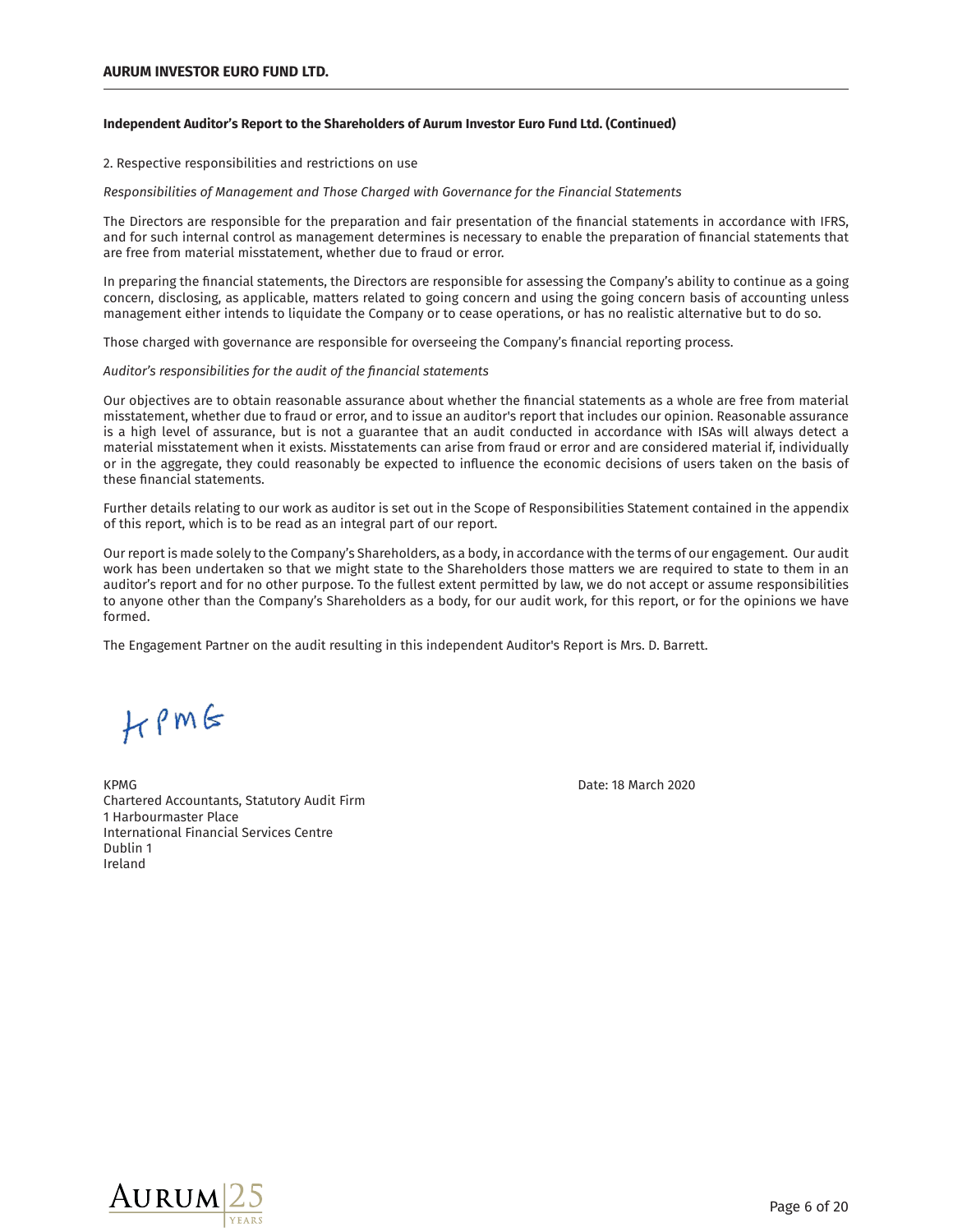# **Independent Auditor's Report to the Shareholders of Aurum Investor Euro Fund Ltd. (Continued)**

Appendix to the Independent Auditor's Report

*`ʙɧʄǝƟɧ-ǨȢLJȲɧȜŔʄǨȲȢ-ɧƟNJŔɧƌǨȢNJ-ʄǝƟ-ɷƂȲɝƟ-ȲLJ-Ȳʙɧ-ɧƟɷɝȲȢɷǨŸǨȊǨʄǨƟɷ-Ŕɷ-ʙƌǨʄȲɧ-*

As part of an audit in accordance with ISAs, we exercise professional judgment and maintain professional scepticism throughout the audit. We also:

- $\cdot$  Identify and assess the risks of material misstatement of the financial statements, whether due to fraud or error, design and perform audit procedures responsive to those risks, and obtain audit evidence that is sufficient and appropriate to provide a basis for our opinion. The risk of not detecting a material misstatement resulting from fraud is higher than for one resulting from error, as fraud may involve collusion, forgery, intentional omissions, misrepresentations, or the override of internal control.
- Obtain an understanding of internal control relevant to the audit in order to design audit procedures that are appropriate in the circumstances, but not for the purpose of expressing an opinion on the effectiveness of the Company's internal control.
- Evaluate the appropriateness of accounting policies used and the reasonableness of accounting estimates and related disclosures made by the Directors.
- Conclude on the appropriateness of the Directors' use of the going concern basis of accounting and, based on the audit evidence obtained, whether a material uncertainty exists related to events or conditions that may cast significant doubt on the Company's ability to continue as a going concern. If we conclude that a material uncertainty exists, we are required to draw attention in our Auditor's Report to the related disclosures in the financial statements or, if such disclosures are inadequate, to modify our opinion. Our conclusions are based on the audit evidence obtained up to the date of our Auditor's Report. However, future events or conditions may cause the Company to cease to continue as a going concern.
- $\cdot$  Evaluate the overall presentation, structure and content of the financial statements, including the disclosures, and whether the financial statements represent the underlying transactions and events in a manner that achieves fair presentation.

We communicate with those charged with governance regarding, among other matters, the planned scope and timing of the audit and significant audit findings, including any significant deficiencies in internal control that we identify during our audit.

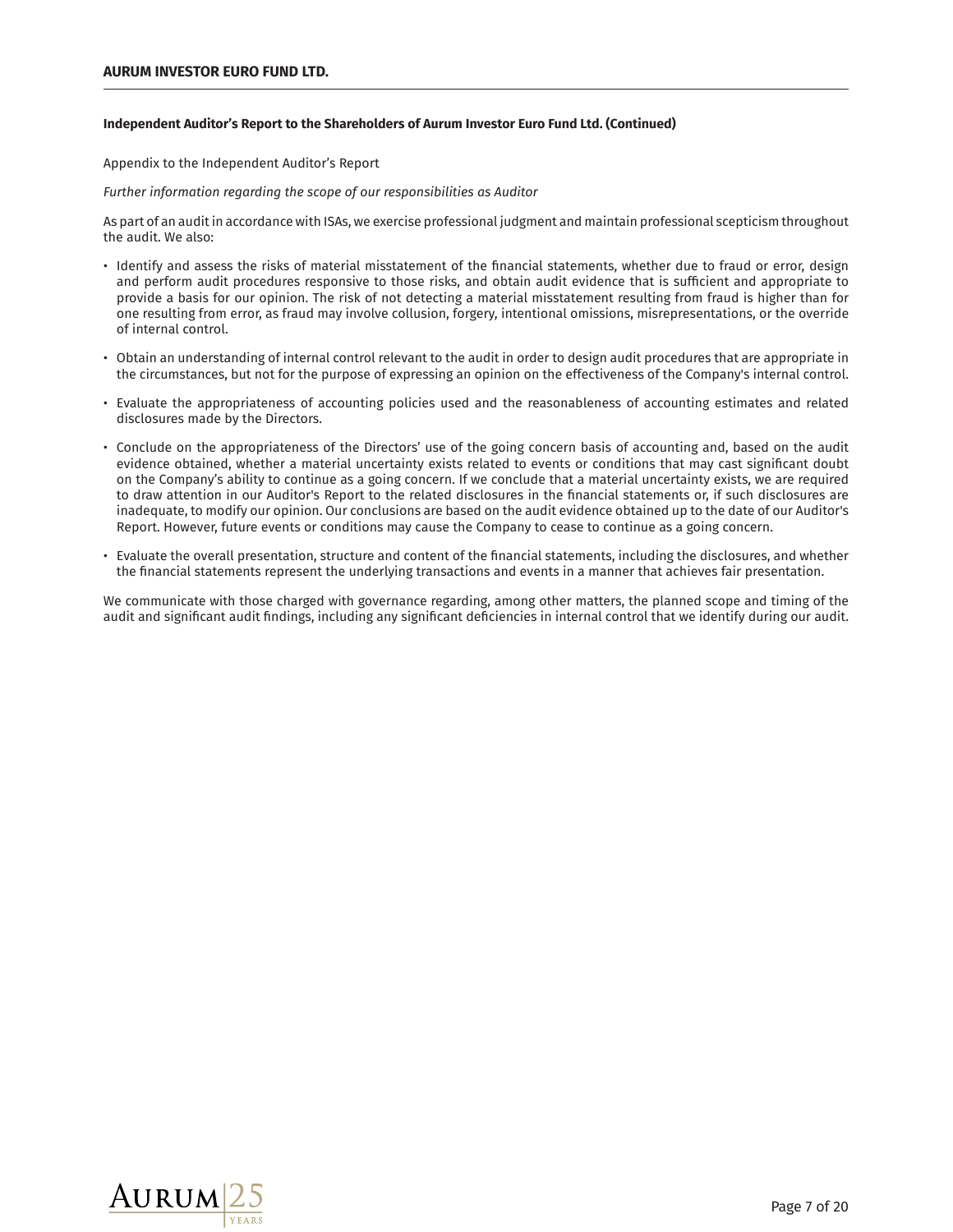# **Statement of Comprehensive Income**

for the year ended 31 December 2019

|                                                                                                   | note  | 2019    | 2018<br>€ |
|---------------------------------------------------------------------------------------------------|-------|---------|-----------|
| Gains from financial assets at fair value through profit or loss                                  |       |         |           |
| Net gain on investments                                                                           | 2, 11 | 127,811 | 47,079    |
| <b>Total revenue</b>                                                                              |       | 127,811 | 47,079    |
| <b>Operating expenses</b>                                                                         |       |         |           |
| <b>Investment Adviser fees</b>                                                                    | 3, 7  | 58,474  | 65,115    |
| Incentive fees                                                                                    | 3, 7  |         | 5,435     |
| <b>Total operating expenses</b>                                                                   |       | 58,474  | 70,550    |
| Operating profit/(loss) before finance cost                                                       |       | 69,337  | (23, 471) |
| Finance costs                                                                                     | 6     | 63      | 215       |
| <b>Total finance costs</b>                                                                        |       | 63      | 215       |
| Change in net assets attributable to holders of Participating Shares resulting<br>from operations |       | 69,274  | (23, 686) |

The accompanying notes form part of these financial statements.

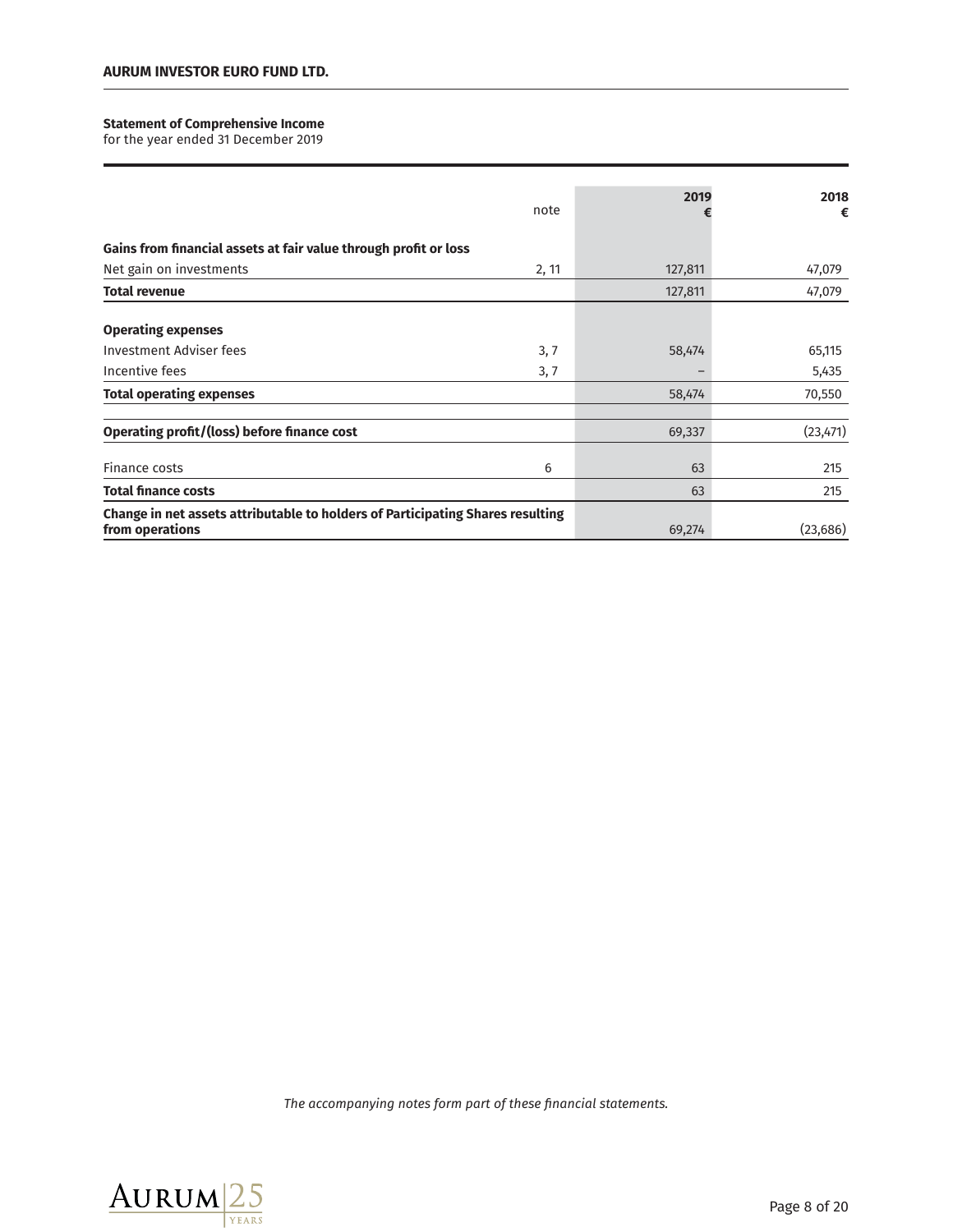# **Statement of Financial Position**

as at 31 December 2019

|                                                                               |       | 2019           | 2018      |
|-------------------------------------------------------------------------------|-------|----------------|-----------|
|                                                                               | note  |                | €         |
| <b>Assets</b>                                                                 |       |                |           |
| Financial assets at fair value through profit or loss                         |       |                |           |
| Investments at fair value                                                     | 2, 10 | 2,835,163      | 3,028,020 |
| Unrealised appreciation on forward foreign exchange contracts                 | 9,10  | 45,948         | 29,501    |
| Financial assets at amortised cost                                            |       |                |           |
| Cash and cash equivalents                                                     | 2     |                | 64,593    |
| <b>Total assets</b>                                                           |       | 2,881,111      | 3,122,114 |
|                                                                               |       |                |           |
| <b>Liabilities</b>                                                            |       |                |           |
| Financial liabilities at fair value through profit or loss                    |       |                |           |
| Unrealised depreciation on forward foreign exchange contracts                 | 9,10  |                | 196       |
| Financial liabilities at amortised cost                                       |       |                |           |
| Investment Adviser fees payable                                               | 3, 7  | 4,795          | 5,089     |
| Bank overdraft                                                                | 2, 6  | 4,644          | 69,450    |
| Other payables                                                                |       | 3              | 11        |
| Total liabilities (excluding amounts attributable to holders of Participating |       |                |           |
| Shares)                                                                       |       | 9,442          | 74,746    |
| Net assets attributable to holders of Participating and Sponsor Shares        | 5     | 2,871,669      | 3,047,368 |
|                                                                               |       |                |           |
| Net assets attributable to holders of Participating Shares                    | 5     | 2,871,667      | 3,047,366 |
| <b>Equity</b>                                                                 |       |                |           |
| Net assets attributable to holders of Sponsor Shares                          | 5     | $\overline{2}$ | 2         |
| <b>Total Equity</b>                                                           |       | $\overline{2}$ | 2         |

These financial statements were approved by the Directors on 18 March 2020 and signed on their behalf by:

Director Director 18 March 2020

Annaphi

March 2020

The accompanying notes form part of these financial statements.

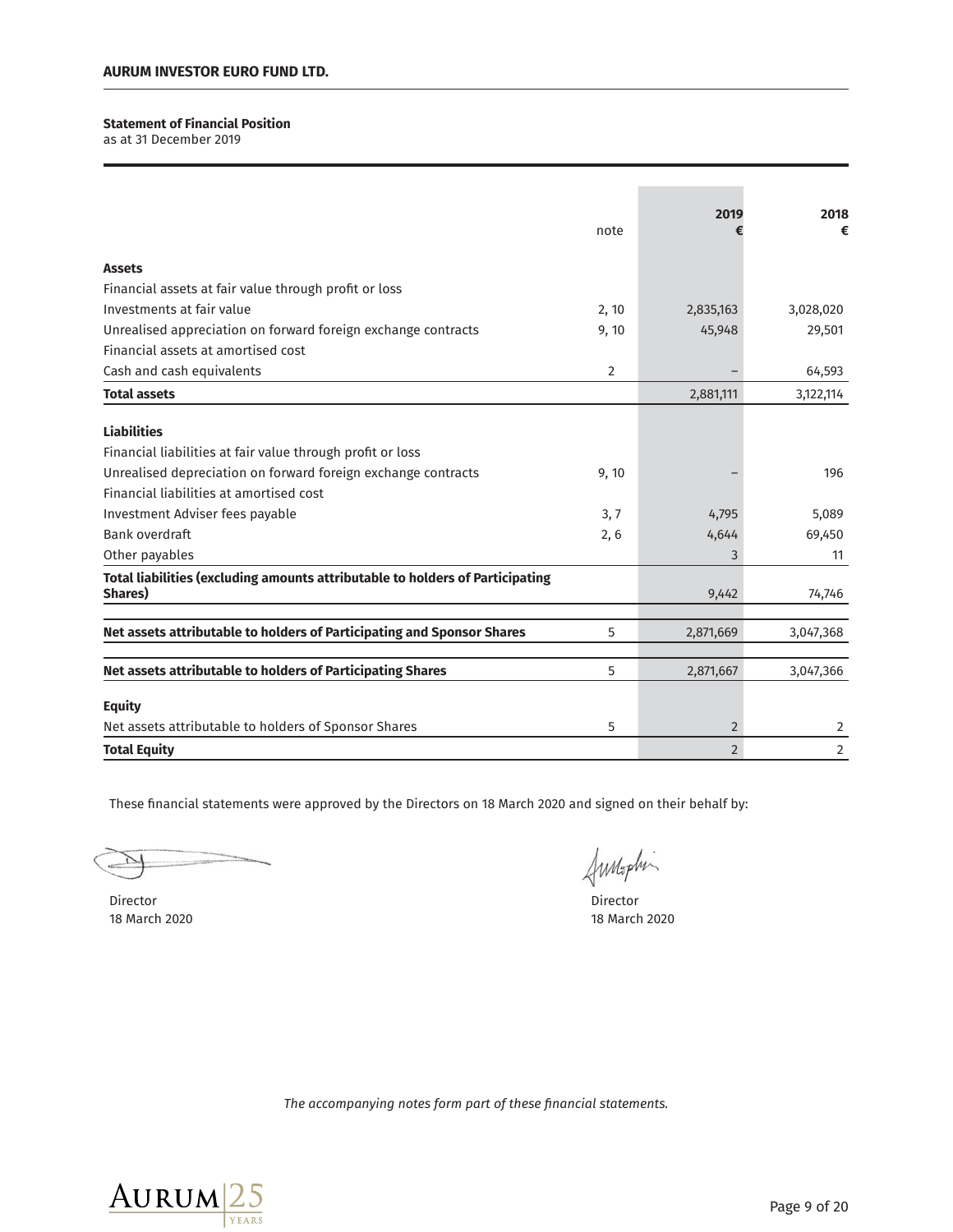# **Statement of Cash Flows**

for the year ended 31 December 2019

|                                                                                                   | 2019       | 2018<br>€  |
|---------------------------------------------------------------------------------------------------|------------|------------|
| <b>Cash flows from operating activities</b>                                                       |            |            |
| Change in net assets attributable to holders of Participating Shares<br>resulting from operations | 69,274     | (23, 686)  |
| Adjustment for                                                                                    |            |            |
| Change in financial assets at fair value through profit or loss                                   | 65,475     | 483,409    |
| Finance costs                                                                                     | 63         | 215        |
| Changes in operating assets and liabilities                                                       |            |            |
| Decrease in payables                                                                              | (293)      | (799)      |
| Net cash inflow from operating activities                                                         | 134,519    | 459,139    |
|                                                                                                   |            |            |
| <b>Cash flows from financing activities</b>                                                       |            |            |
| Finance costs                                                                                     | (72)       | (229)      |
| Subscriptions for shares                                                                          | 412        | 1,123      |
| Redemption of shares                                                                              | (134, 646) | (566, 558) |
| Net cash outflow from financing activities                                                        | (134, 306) | (656, 664) |
|                                                                                                   |            |            |
| Net increase/(decrease) in cash and cash equivalents                                              | 213        | (106, 525) |
|                                                                                                   |            |            |
| Cash and cash equivalents at the beginning of the year                                            | (4, 857)   | 101,668    |
| Cash and cash equivalents at the end of the year                                                  | (4,644)    | (4, 857)   |

The accompanying notes form part of these financial statements.

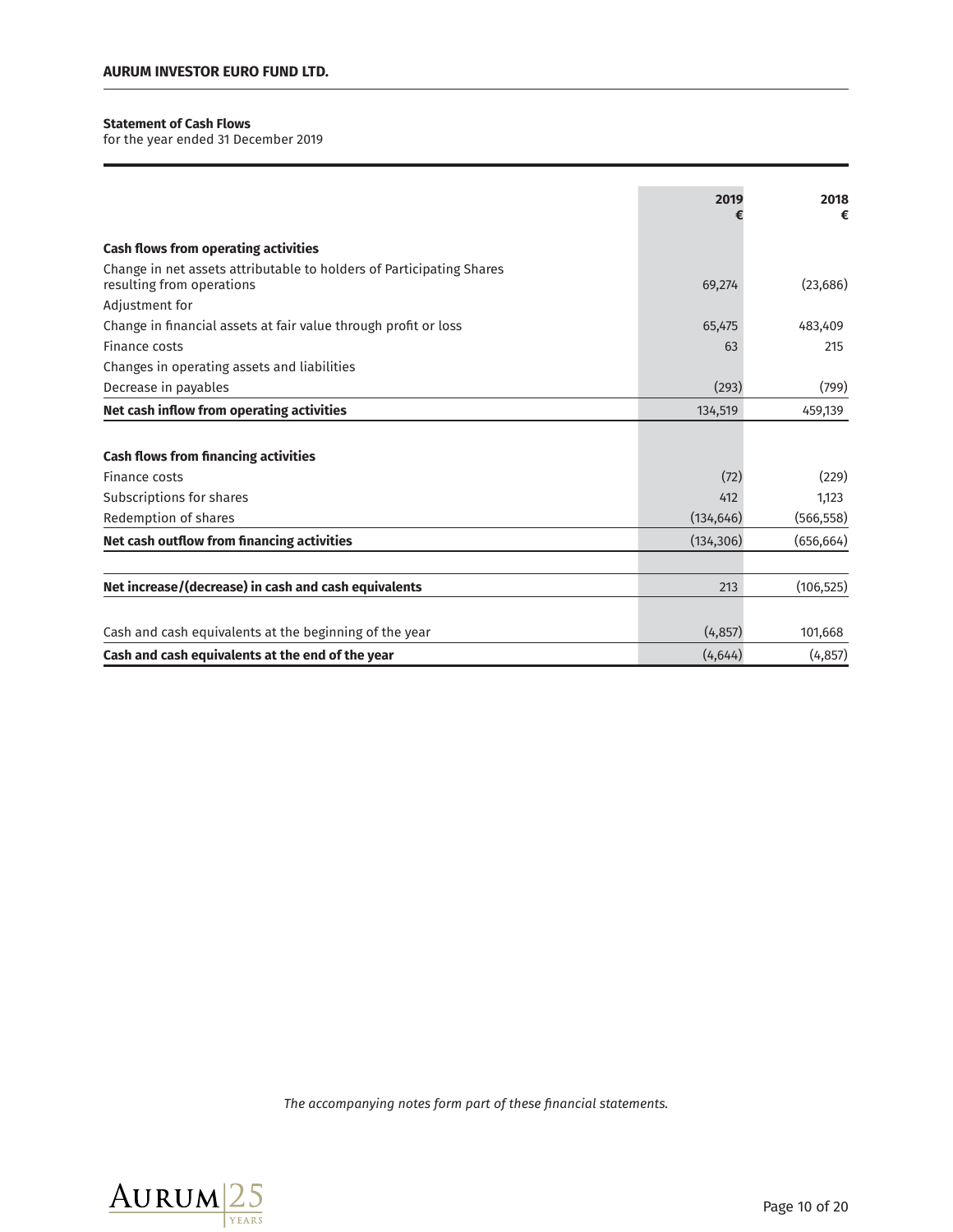#### 1. **General**

Aurum Investor Euro Fund Ltd. (the "Euro Fund" or the "Company") was incorporated in Bermuda on 30 October 2004 under the Bermuda Companies Act 1981 as amended and acts as an investment company.

The Company's investment objective is to achieve long term capital growth by investing in the Participating Shares of Aurum Investor Fund Ltd. (the "Master Fund"). The annual report and audited financial statements of the Master Fund for the year ended 31 December 2019 form an integral part of these financial statements and should therefore be read in conjunction with these financial statements.

The audited financial statements were approved by the Board of Directors on 18 March 2020.

# 2. Significant Accounting Policies

The significant accounting policies which have been applied are set out below.

#### Statement of Compliance

The financial statements have been prepared in accordance with International Financial Reporting Standards ("IFRS") as issued by the International Accounting Standards Board ("IASB").

#### Basis of Preparation

The financial statements have been prepared on a historical cost basis except for financial instruments classified at fair value through profit or loss that have been measured at fair value.

The financial statements have been prepared on a going concern basis. The Directors consider that the Company is a going concern as its sole purpose is to invest into the Master Fund and that the cost associated with maintaining the Company is not significant.

The functional currency of the Company is euro as the Directors have determined that this reflects the Company's primary economic environment. The presentation currency of the financial statements is also euro. All amounts have been rounded to the nearest euro.

New Standards and Interpretations Applicable to Future Reporting Periods

A number of standards and amendments to standards are effective for annual periods beginning after 1 January 2019 and earlier application is permitted. The Company has not early adopted them in preparing these financial statements, however, it is expected that they will have minimal effect on its financial statements.

The Directors have considered all the upcoming IASB standards and do not consider any to be of material relevance to the financial statements of the Company.

Financial Assets and Financial Liabilities

#### *áƟƂȲNJȢǨʄǨȲȢ-ŔȢƌ-ǨȢǨʄǨŔȊ-ȜƟŔɷʙɧƟȜƟȢʄ*

Purchases and sales of investments are recognised on the trade date, the date on which the Company commits to purchase or sell the investment. Receivables are initially recognised when they are originated. All other financial assets and financial liabilities are initially recognised when the Company becomes a party to the contractual provisions of the instrument.

A financial asset or financial liability is initially measured at fair value plus, for an item not at fair value through profit or loss ("FVTPL"), transaction costs that are directly attributable to its acquisition or issue.

*,ȊŔɷɷǨ˩ƂŔʄǨȲȢ-ŔȢƌ-ɷʙŸɷƟɣʙƟȢʄ-ȜƟŔɷʙɧƟȜƟȢʄ-ȲLJ-˩ȢŔȢƂǨŔȊ-ŔɷɷƟʄɷ-ŔȢƌ-˩ȢŔȢƂǨŔȊ-ȊǨŔŸǨȊǨʄǨƟɷ*

#### *`ǨȢŔȢƂǨŔȊ-ɷɷƟʄɷ*

On initial recognition, a financial asset is classified as measured at: amortised cost, at fair value through other comprehensive income ("FVTOCI") or at FVTPL.

The Company classifies its investments based on the contractual cash flow characteristics of the financial assets and the Company's business model.

A financial asset is measured at amortised cost if it meets both of the following conditions and is not designated as at FVTPL:

- The asset is held within a business model whose objective is to hold assets to collect contractual cashflows; and
- The contractual cash terms of the financial asset give rise on specified dates to cash flows that are solely payments of principal and interest on the principal amount outstanding.

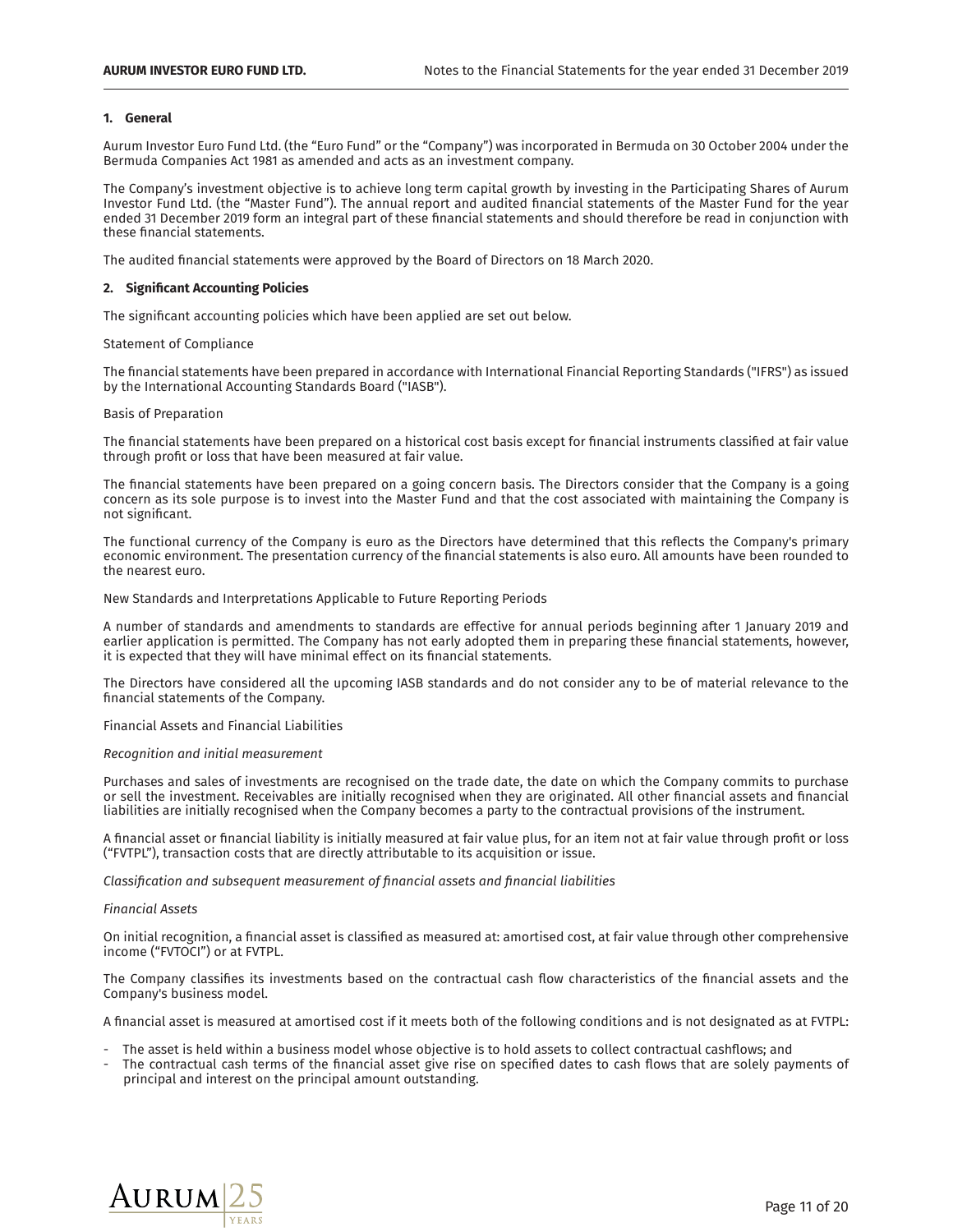# 2. Significant Accounting Policies (Continued)

Financial Assets and Financial Liabilities (continued)

*,ȊŔɷɷǨ˩ƂŔʄǨȲȢ-ŔȢƌ-ɷʙŸɷƟɣʙƟȢʄ-ȜƟŔɷʙɧƟȜƟȢʄ-ȲLJ-˩ȢŔȢƂǨŔȊ-ŔɷɷƟʄɷ-ŔȢƌ-˩ȢŔȢƂǨŔȊ-ȊǨŔŸǨȊǨʄǨƟɷ-ࢇƂȲȢʄǨȢʙƟƌ࢈*

# *`ǨȢŔȢƂǨŔȊ-ɷɷƟʄɷ-ࢇƂȲȢʄǨȢʙƟƌ࢈*

A financial asset is measured at FVTOCI only if it meets both of the following conditions and is not designated as at FVTPL:

- The asset is held within a business model whose objective is achieved by both collecting contractual cashflows and selling financial assets: and
- The contractual terms of the financial asset give rise on specified dates to cash flows that are solely payments of principal and interest on the principal amount outstanding.

All other financial assets are classified as measured at FVTPL, this includes all derivative financial assets.

On initial recognition, the Company may irrevocably designate a financial asset that otherwise meets the requirements to be measured at amortised cost or at FVTOCI as at FVTPL if doing so eliminates or significantly reduces an accounting mismatch that would otherwise arise.

The Company's investment objective is to invest in the Master Fund, whose investment objective is achieved through capital appreciation arising from an actively managed portfolio of Investee Funds involving Investee Funds being purchased and sold based on an evaluation of their performance on a fair value basis. Each Investee Funds' objective is to provide a capital return rather than cash flow generation. This results in the Company's and the Master Fund's business model bifurcating between Investee Funds held and Other Financial Assets:

- Investee Funds held are classified as 'Investments at fair value' on the Statement of Financial Position because their performance is evaluated on a fair value basis.
- Other Financial Assets are included within 'Financial assets at amortised cost' on the Statement of Financial Position because the Company has classified them as 'Held to collect' in accordance with IFRS 9. Other Financial Assets include Investee Funds sold where the Company awaits receipt of cash proceeds from sale, cash paid to Investee Funds where the Company awaits receipt of units and other operating receivables and prepaid expenses.

# *`ǨȢŔȢƂǨŔȊ-ɷɷƟʄɷ-Ŕʄ-`ġõÚ*

The Company holds the Master Fund at fair value of €2,835,163 at 31 December 2019 (2018: €3,028,020). These securities are mandatorily classified as FVTPL, as the contractual cash flows are not solely principal and interest and therefore, are measured at FVTPL.

As such, the Company classifies all of its investment portfolio as financial assets at FVTPL.

### *`ǨȢŔȢƂǨŔȊ-ɷɷƟʄɷ-Ŕʄ-ȜȲɧʄǨɷƟƌ-,Ȳɷʄ*

These include cash and cash equivalents which are held for collection. These are recognised initially at fair value and subsequently measured at amortised cost using the effective interest rate method, less provision for impairment. At each reporting date, the Company shall measure the loss allowance on amounts due from broker at an amount equal to the lifetime expected credit losses if the credit risk has increased significantly since initial recognition. If, at the reporting date, the credit risk has not increased significantly since initial recognition, the Company shall measure the loss allowance at an amount equal to 12-month expected credit losses, or shorter if the receivable is expected to settle in less than 12 months.

Significant increase in credit risk is defined by the Board of Directors as any contractual payment which is more than 30 days past due.

The Company considers a financial asset to be in default when the financial asset is more than 90 days past due.

# *`ǨȢŔȢƂǨŔȊ-ǨŔŸǨȊǨʄǨƟɷ*

The Company classifies its financial liabilities other than derivatives, as measured at amortised cost. Derivatives, if any, not designated in a qualifying hedge relationship are mandatorily classified at FVTPL.

#### *Offsetting*

Financial assets and liabilities are offset and the net amount presented in the Statement of Financial Position when, and only when, the Company has a legal right to set off the recognised amounts and it intends to either settle on a net basis or to realise the asset and settle the liability simultaneously.

For the year ended 31 December 2019, and 31 December 2018, there were no financial assets or liabilities subject to enforceable master netting arrangements or similar agreements which would require disclosure.

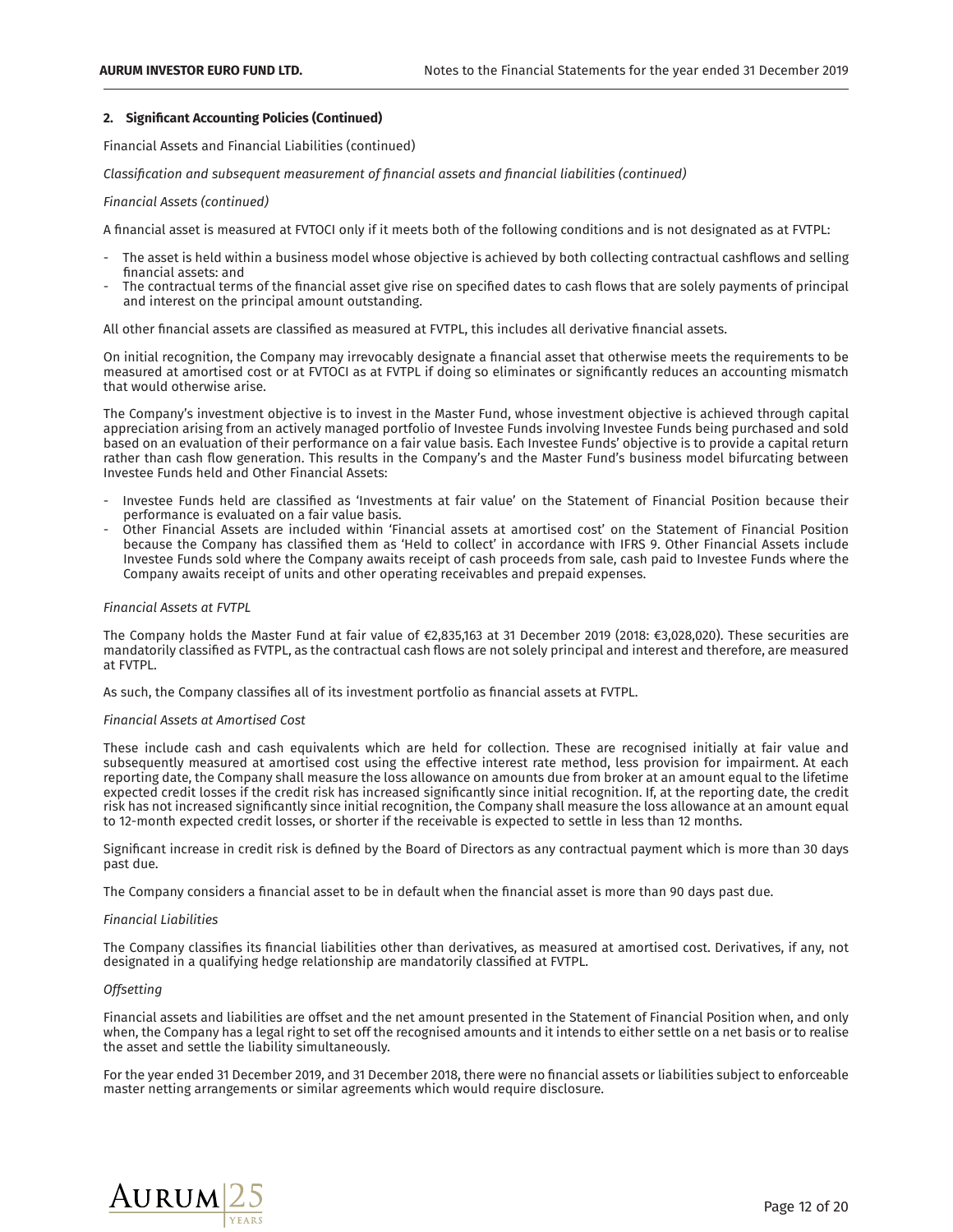# 2. Significant Accounting Policies (Continued)

Financial Assets and Financial Liabilities (continued)

#### Derecognition

A financial asset is derecognised when the Company loses control over the contractual rights that comprise that asset. This occurs when the rights are realised, they expire or they are surrendered. A financial liability is derecognised when the obligation specified in the contract is discharged, cancelled or it expires.

# *ÚŔɧʄǨƂǨɝŔʄǨȢNJ-êǝŔɧƟɷ*

Under IFRS, Participating Shares redeemable at the shareholder's option are classified as financial liabilities and the format of οποιείται της επίσημασης επίστευς στο επίστημα του συναντικό του με το προσπάθει το παραπολειτικό προσπάθει πο<br>the Statement of Financial Position reflects this in accordance with IAS 32 "Financial Instruments: Presentat attributable to holders of Participating Shares are stated at the present value of the redemption amount on the reporting date without discounting, which are measured at amortised cost.

#### Sponsor Shares

Sponsor Shares are classified as equity based on the substance of the contractual arrangements between the Company and the Sponsor Shareholder and in accordance with the definition of equity instruments under IAS 32. The Sponsor Shareholder's equity is stated at original cost.

# Translation of Foreign Currencies

Transactions in currencies other than euro are recorded at the rate prevailing on the date of the transaction. At each reporting date, non euro denominated monetary items and assets and liabilities measured at fair value are retranslated at the rate prevailing on the reporting date. Foreign currency exchange differences related to investments at fair value through profit or loss are included in Net gain on investments. All other differences are reflected in net profit or loss for the year.

#### Net Gain on Investments

Net gain on investments includes all realised and unrealised fair value changes and foreign exchange differences, but excludes interest.

Net realised gain on investments is calculated using the average cost method.

#### Interest Income

Interest income is recognised in the Statement of Comprehensive Income for all interest bearing instruments on an effective interest rate yield basis.

#### Cash and Cash Equivalents and Bank Overdraft

Cash and cash equivalents comprise cash balances held at banks. Bank overdrafts are repayable on demand. In the Statement of Cash Flows, cash and cash equivalents are shown net of any short term overdrafts which are repayable on demand, and form an integral part of the Company's cash management.

#### Expenses

All expenses are recognised in the Statement of Comprehensive Income on an accruals basis.

#### Significant Accounting Judgements and Estimates

The preparation of financial statements in accordance with IFRS requires management to make estimates, judgements and assumptions that affect the reported amounts of assets and liabilities and disclosure of contingent assets and liabilities at the date of the financial statements and the reported amount of income and expenses during the year. Actual results could differ from those estimates.

Revisions to accounting estimates are recognised in the year in which an estimate is revised. The areas of estimates which have the most significant effect on the amounts recognised in the financial statements are valuation of investments and involvement with unconsolidated structured entities which are disclosed within the Master Fund's financial statements in note 9 'Financial Instruments and Risk Exposure' and note 10 'Fair Value Measurement' of those financial statements.

#### Master Fund

The Master Fund is not considered to be a subsidiary of the Company as the Investment Adviser beneficially holds all general voting shares which give the holder the current ability to direct the activities that significantly affect the returns of both the Company and the Master Fund. IFRS 10 "Consolidated Financial Statements" single control model states that an entity has control over an investee when it is exposed, or has rights, to variable returns from its involvement with the investee and has the ability to affect those returns through its power over the investee. The Directors are satisfied that the Master Fund does not meet the definition of a subsidiary in accordance with IFRS 10.

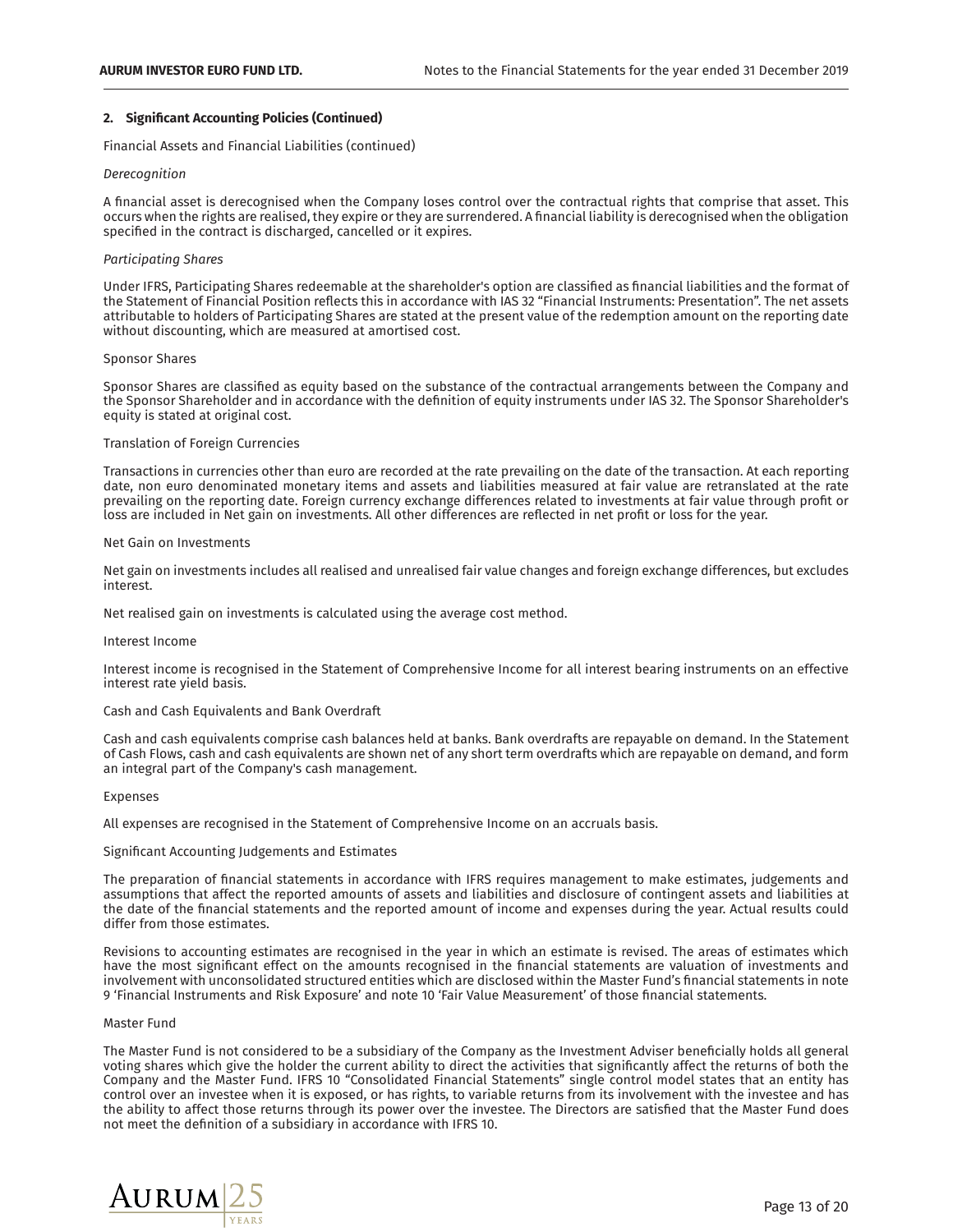# 2. Significant Accounting Policies (Continued)

# Structured Entities

A structured entity is an entity that has been designed so that voting or similar rights are not the dominant factor in deciding who controls the entity, such as when any voting rights relate to administrative tasks only and the relevant activities are directed by means of contractual arrangements. A structured entity often has some or all of the following features or attributes; restricted activities, a narrow and well-defined objective, such as to provide investment opportunities for investors by passing on risks and rewards associated with the assets of the structured entity to investors, insufficient equity to permit the structured entity to finance its activities without subordinated financial support and financing in the form of multiple contractually linked instruments to investors that create concentrations of credit or other risks.

The Company has determined that its investment in the Master Fund represents an investment in an unconsolidated structured entity. The Master Fund finances its operations by issuing redeemable shares which are puttable at the holders' option and entitle the holder to a proportional stake in the Master Fund's net assets. The change in fair value of the Company's holding in the Master Fund is included in the Statement of Comprehensive Income within Net gain on investments.

The Directors believe that the requirements of IFRS 12 "Disclosure of Interests in Other Entities", in relation to structured entities, are observed by appending the Master Fund's financial statements to the Company's financial statements.

#### **ࢱࢱࢱࢱࡲࠂzȥʽơɽʋȟơȥʋ-Ǝʽǫɽơɭ-ŔȥƎ-zȥƃơȥʋǫʽơ-bơơɽ**

The Company pays the Investment Adviser an annual percentage fee (the "Investment Adviser Fee") and a performance related fee in respect of each class of share where certain performance criteria have been met (the "Incentive Fee"). Both the Investment Adviser Fee and Incentive Fee are calculated monthly and paid monthly in arrears.

The Investment Adviser Fee and Incentive Fee are calculated based on a percentage of the Gross Asset Value of the Company as at the relevant month end. The Gross Asset Value means the value of the assets of the Company at a valuation point less the liabilities and accrued expenses of the Company other than liabilities that relate to Investment Adviser Fees, Incentive Fees, Administrator Fees, Depositary Fees, Directors' Fees, Audit Fees, Formation Expenses and Sundry Expenses each as incurred with respect to the valuation period ending on such valuation point.

The Incentive Fee is equal to the number of Participating Shares in the Company multiplied by a percentage of the amount by which the Gross Asset Value per Participating Share on a valuation day exceeds the higher of:

- (i) The Base Value: the Net Asset Value per Participating Share on the Base Date increased by the relevant hurdle of 1/12 of the annualised hurdle rate multiplied by the number of performance fee periods since the last Base Date. The Base Date is the last valuation day in the immediately preceding calendar year or, if later, the first valuation day in respect of a share class; or
- (ii) The High Water Mark: the Net Asset Value per Participating Share on the last valuation day upon which an Incentive Fee was crystallised or, if higher, the initial Net Asset Value per Participating Share upon inception of that share class.

The percentage fees applicable to the share class are as follows:

| <b>Share Class</b>                   | <b>Investment Adviser</b><br><b>Fee</b> | Incentive FeeIncentive Fee Hurdle |        |
|--------------------------------------|-----------------------------------------|-----------------------------------|--------|
| Standard Euro Share Class Restricted | 2.00%                                   | 15.00%                            | 10.00% |

In order to avoid double charging, where the Master Fund invests into other Aurum Funds such investment will be made into a class of shares that does not attract Investment Advisory or Incentive Fees. Where such a class is not available those fees payable by the other Aurum Fund will be rebated to the Master Fund in proportion to its holding.

## 4. Fees

The Company pays no direct fees other than the Investment Adviser Fee and Incentive Fee outlined in note 3. Please refer to the accompanying Master Fund's financial statements for notes to the financial statements regarding fees paid by the Master Fund.

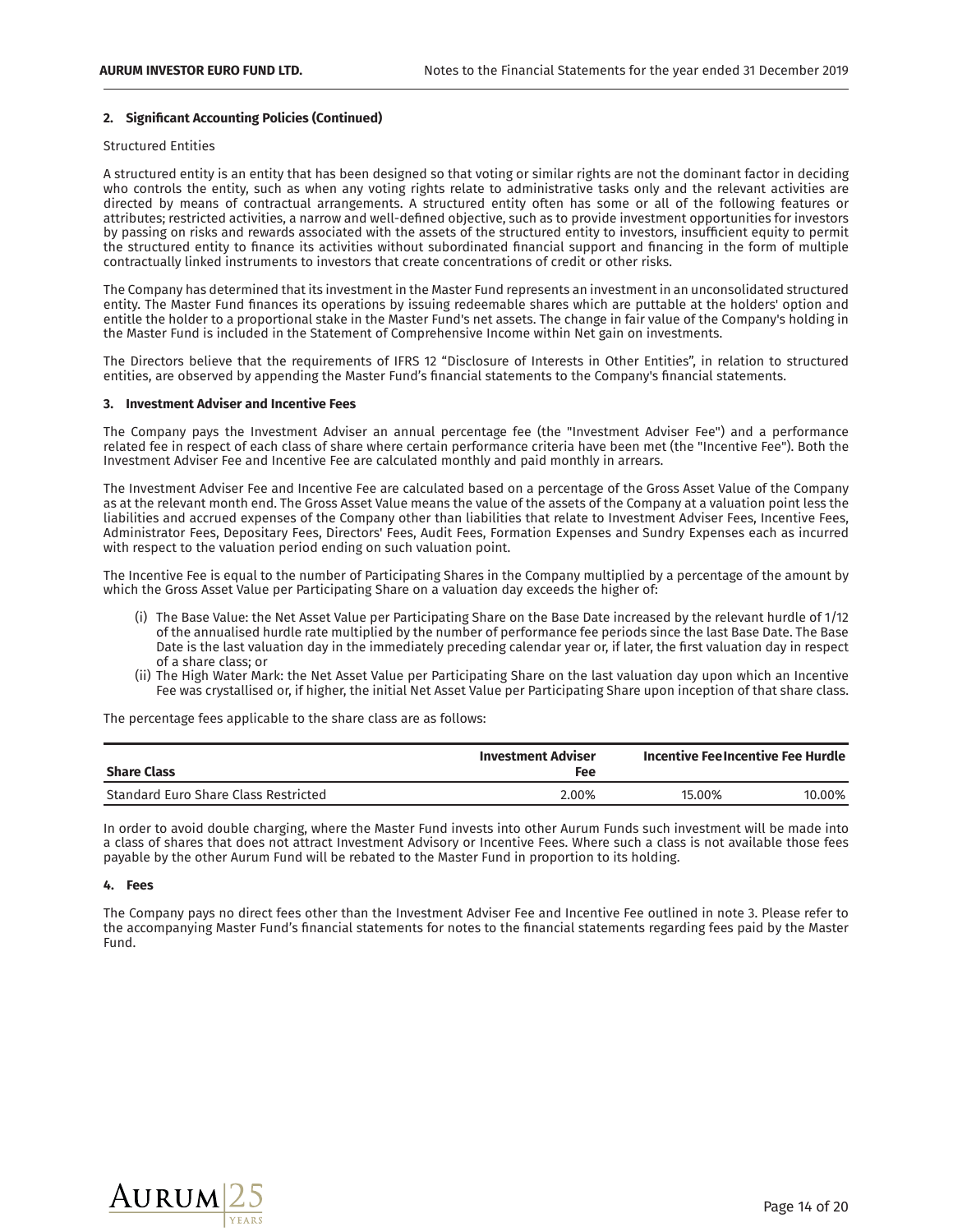#### **5.** Share Capital and Net Asset Value per Participating Share

|                                                                                     | <b>December</b><br>2019<br>Æ | <b>December</b><br>2018 |
|-------------------------------------------------------------------------------------|------------------------------|-------------------------|
| Authorised share capital of €0.002 par value per share                              |                              |                         |
| 1,000 Sponsor Shares (presented as equity in accordance with IAS 32)                |                              |                         |
| 4,699,000 Participating Shares (presented as a liability in accordance with IAS 32) | 9.398                        | 9,398                   |
| Authorised share capital                                                            | 9,400                        | 9.400                   |

All of the Sponsor Shares have been issued to and are beneficially owned by the Investment Adviser.

The Sponsor Shares carry the right to attend and vote at all general meetings of the Company without restriction and are entitled to one vote for every Sponsor Share. The Sponsor Shares do not carry the right to participate in the assets of the Company in a winding up, except to the extent of repayment of par value paid in cash, nor in any dividends or other distribution of the Company so long as any Participating Shares are in issue.

The Participating Shares carry the right to notice of, and to attend, all general meetings of the Company but not to vote except in certain circumstances that may seek to alter the Participating Shareholder's rights or entitlements, in which event one Participating Share carries the right to one vote and a fraction of a Participating Share carries the right to a fraction of one vote. The Participating Shares are entitled to receive, to the exclusion of the Sponsor Shares, any dividends which may be declared by the Board of the Company and, upon the winding up of the Company, their par value and any surplus remaining after paying to the holders of the Sponsor Shares the par value of the Sponsor Shares (to the extent actually paid up in cash). The Sponsor Shares have the general voting powers of the Company and the holders of Participating Shares are entitled to receive notice of and attend all general meetings of the members.

|                                  | <b>Number of Participating Shares</b> |            |  |
|----------------------------------|---------------------------------------|------------|--|
|                                  | 2019                                  | 2018       |  |
| Opening as at 1 January          | 20,609.28                             | 23,622.08  |  |
| Issued during the year           | 2.76                                  | 751.24     |  |
| Redeemed during the year         | (1,653.01)                            | (3,764.04) |  |
| <b>Closing as at 31 December</b> | 18,959.03                             | 20.609.28  |  |

The Net Asset Value per Participating Share is calculated by dividing the net assets attributable to holders of Participating Shares included in the Statement of Financial Position by the number of Participating Shares in issue at the year end according to the rights and restrictions applicable to each share class.

From time to time the Master Fund may invest in Investee Funds that may be part of an Initial Public Offering ("IPO"), gains or losses related to an IPO may not be attributed to Participating Shareholders that have elected to be treated as restricted persons under US FINRA rules 5130 and 5131 or failed to convert their shares into unrestricted shares. Therefore, such gains or losses are attributed to Participating Share Classes designated as 'Unrestricted' as they arise on a proportional basis.

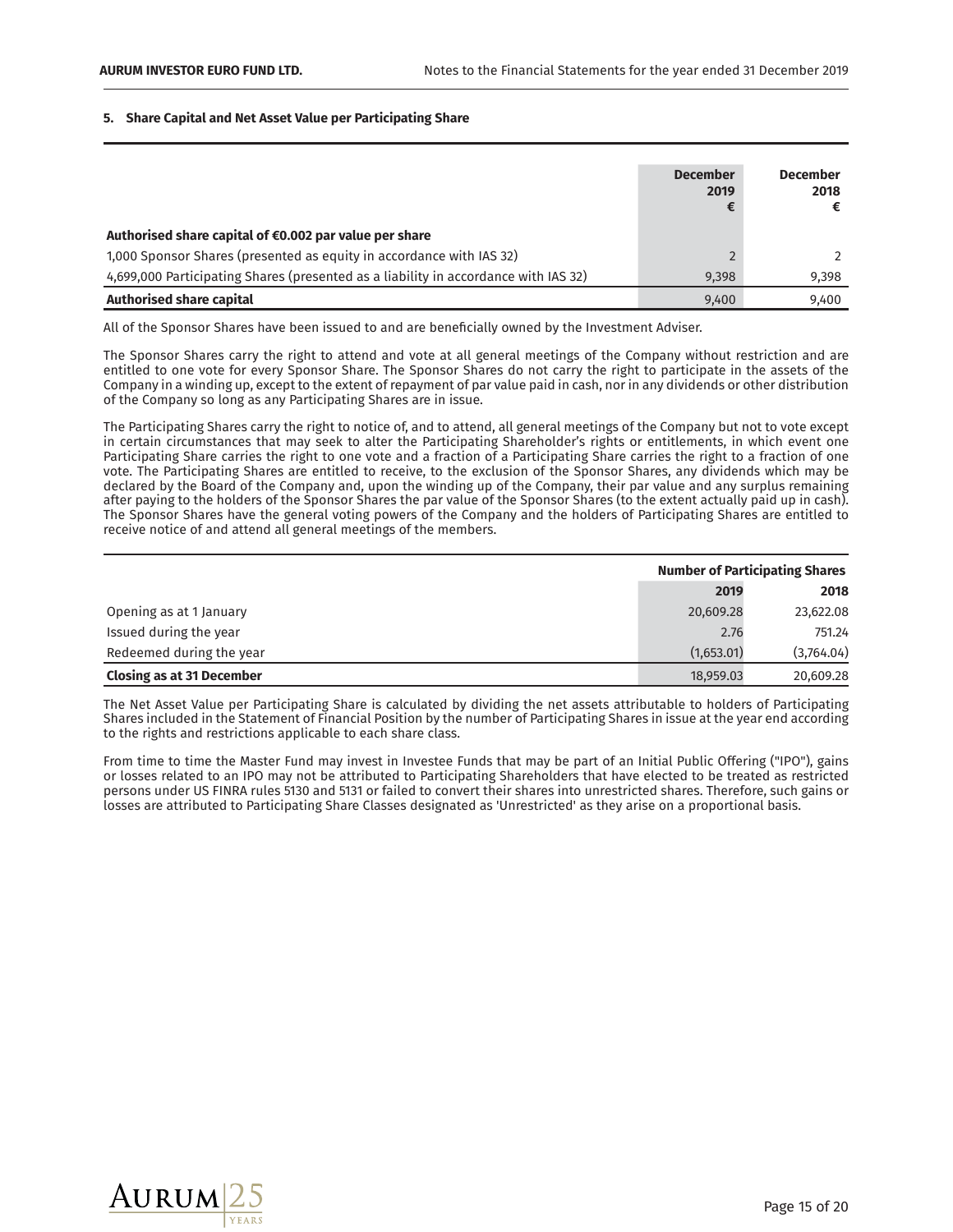#### **5.** Share Capital and Net Asset Value per Participating Share (Continued)

**Statement of Changes in Sponsor and Participating Shares** for the year ended 31 December 2019

|                                                                                                   | <b>Sponsor</b><br><b>Shares</b> | <b>Standard Euro</b><br><b>Share Class</b><br><b>Restricted</b> | <b>Total</b><br>€ |
|---------------------------------------------------------------------------------------------------|---------------------------------|-----------------------------------------------------------------|-------------------|
| <b>Balance at 1 January 2019</b>                                                                  | $\overline{2}$                  | 3,047,366                                                       | 3,047,368         |
| Change in net assets attributable to holders of Participating Shares resulting from<br>operations |                                 | 69,274                                                          | 69,274            |
| Subscriptions during the year                                                                     |                                 | 412                                                             | 412               |
| Redemptions during the year                                                                       |                                 | (245, 385)                                                      | (245, 385)        |
| <b>Balance at 31 December 2019</b>                                                                |                                 | 2,871,667                                                       | 2,871,669         |
| Number of Participating Shares in issue                                                           | n/a                             | 18,959.03                                                       | 18,959.03         |
| <b>Net Asset Value Per Participating Share</b>                                                    | n/a                             | 151.46                                                          | n/a               |

|                                                                                                                                    | <b>Sponsor</b><br><b>Shares</b> | <b>Standard Euro</b><br><b>Share Class</b><br><b>Restricted</b> | <b>Total</b><br>€       |
|------------------------------------------------------------------------------------------------------------------------------------|---------------------------------|-----------------------------------------------------------------|-------------------------|
| <b>Balance at 1 January 2018</b>                                                                                                   | $\overline{2}$                  | 3,525,487                                                       | 3,525,489               |
| Change in net assets attributable to holders of Participating Shares resulting from<br>operations<br>Subscriptions during the year |                                 | (23,686)<br>112,123<br>(566, 558)                               | (23, 686)<br>112,123    |
| Redemptions during the year<br><b>Balance at 31 December 2018</b>                                                                  |                                 | 3,047,366                                                       | (566, 558)<br>3,047,368 |
| Number of Participating Shares in issue                                                                                            | n/a                             | 20,609.28                                                       | 20,609.28               |
| Net Asset Value Per Participating Share                                                                                            | n/a                             | 147.86                                                          | n/a                     |

The capital of the Company is represented by the net assets attributable to holders of Participating Shares. The amount of net assets attributable to holders of Participating Shares can change significantly on a monthly basis, as the Company is subject to monthly subscriptions and redemptions at the discretion of shareholders, as well as changes resulting from the Company's performance. The objective when managing capital is to safeguard the ability to continue as a going concern in order to provide returns for shareholders and maintain a strong capital base to support the development of the investment activities.

In order to maintain the capital structure, the policy is to perform the following:

- Monitor the level of monthly subscriptions and redemptions relative to the assets it expects to be able to liquidate within the month.
- Redeem and issue new Participating Shares in accordance with the constitutional documents.

The Board of Directors monitor capital on the basis of the value of net assets attributable to Participating Shareholders.

# **ࢱࢱࢱࢱࡲࠅ%Ŕȥȇ-¶ʽơɭƎɭŔljʋ**

The Company has an ongoing credit facility with The Northern Trust Company, an affiliate of the Administrator, and is secured over the portfolio of the Company. The Northern Trust Company is entitled to interest ("Interest Charges") at an annual rate of 1.5% above the Northern Trust base rate of -1.50% (2018: -1.50%) on any overdrawn balances. The Interest Charges are incurred daily and are included in the Statement of Comprehensive Income within Finance costs.

#### **ࢱࢱࢱࢱࡲࠆèơȍŔʋơƎ-áŔɭʋǫơɽ**

In accordance with IAS 24 "Related Party Disclosures" the related parties of the Company are outlined below. Some parties, who are connected as a result of key contracts, also have significant proximity to the operations of the Company and so are also outlined below in order to comply with the substance of IAS 24.

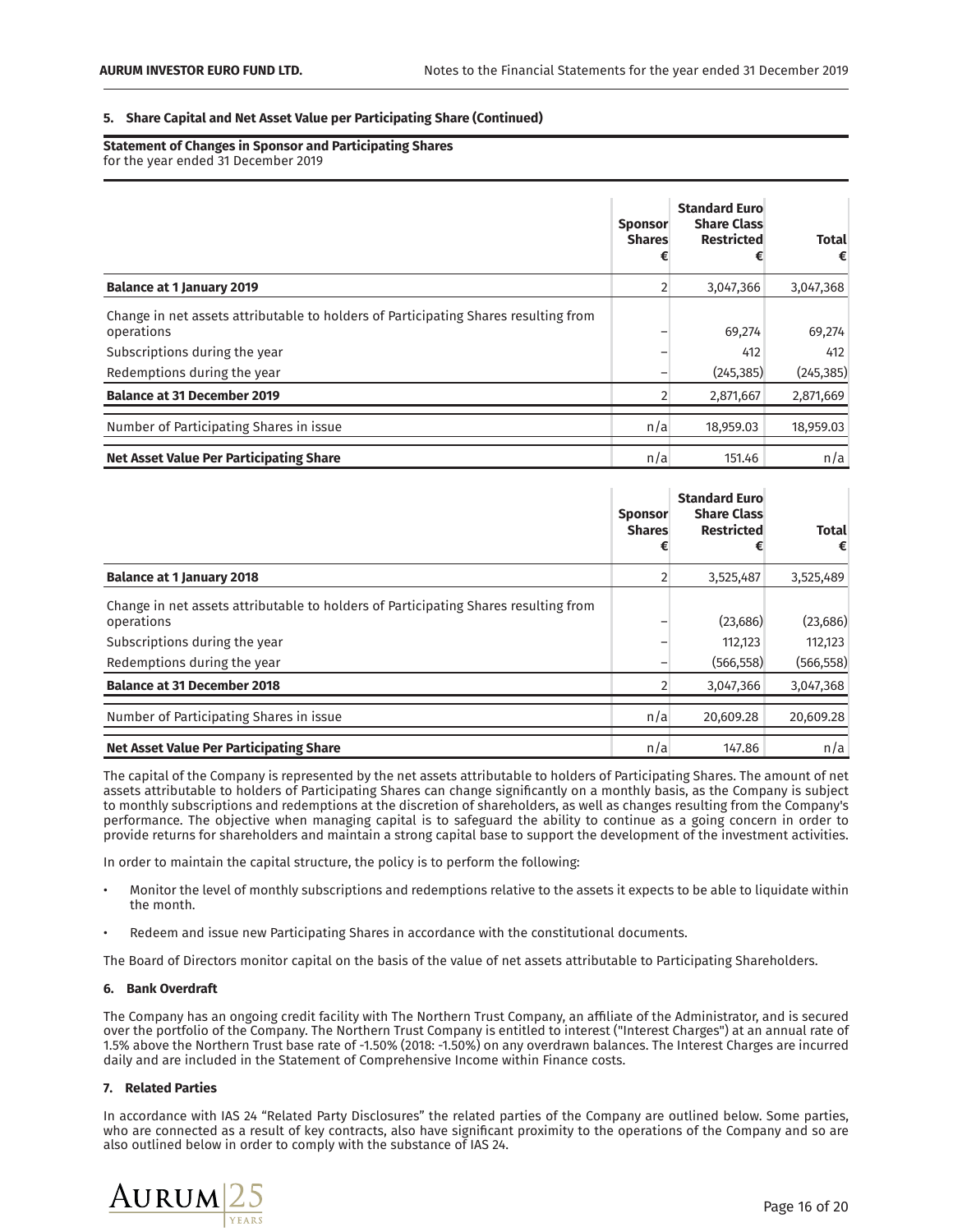#### **7.** Related Parties (Continued)

The Company's related and connected parties include the Directors, the Administrator and its affiliates, the Bermuda Administrator, the Investment Adviser and the Depositary. Principal amounts incurred during the year, and amounts due as at the Statement of Financial Position date, are clearly identified in the financial statements. Other amounts are outlined below.

Key Management Personnel

Mrs T Gibbons is a Director of the Investment Adviser. Mr M J Harvey and Mr A Hopkin are Directors of Continental Management Limited, the Secretary, Directors of Continental Sponsors Ltd., the sponsoring broker on the Bermuda Stock Exchange, and Directors of, and directly and indirectly hold shares in, the Investment Adviser. Mr C Gundle is a Director of, and directly and indirectly hold shares in, the Investment Adviser. Mr M J Harvey is a Director of Global Fund Services Ltd., the Bermuda Administrator. Mr D R Cottingham is a Director of, and directly and indirectly holds shares in, the Investment Adviser.

The Investment Adviser owns all of the Sponsor Shares of the Company. The Investment Adviser is also the sponsor, adviser and investment manager to a number of other investment companies and the Directors of the Company and the Investment Adviser may serve as Directors of such Companies.

The Directors are entitled to remuneration for their services from the Master Fund, please refer to the accompanying Master Fund financial statements for details of remuneration paid to the Directors.

At 31 December 2019, Directors and persons so connected held the following Participating Shares in the Company.

|                                                                                     | <b>Number of Shares</b> |          |  |
|-------------------------------------------------------------------------------------|-------------------------|----------|--|
|                                                                                     | 2019                    | 2018     |  |
| Mr C Gundle (units held in Standard Euro Share Class Restricted)                    | 3,266.17                | 1,475.68 |  |
| Connected persons of Directors (units held in Standard Euro Share Class Restricted) | 5.689.29                | 4.648.61 |  |
|                                                                                     | 8.955.46                | 6.124.29 |  |

Other Key Contracts

Please refer to the accompanying Master Fund financial statements for details related to Other Key Contracts.

Banking facilities are supplied by an affiliate of the Administrator, as outlined on page 16. Facility Fees and Interest Charges in relation to the bank overdraft are included in the Statement of Comprehensive Income recorded within 'Finance Costs' while interest received on positive cash balances is recorded within 'Interest income'.

# **ࢱࢱࢱࢱࡲࠇbǫȥŔȥƃǫŔȍ-zȥɽʋɭʠȟơȥʋɽ-ŔȥƎ-èǫɽȇ-Fˉɢȶɽʠɭơ**

The Company invests all its assets, other than currency hedging, into the Master Fund which is exposed to market risk, credit risk and liquidity risk arising from the financial instruments it holds. These risks are explained in the financial statements of the Master Fund which are attached. Financial instruments include investments, cash and cash equivalents, bank overdrafts, accrued expenses and Participating Shares presented as financial liabilities.

The Master Fund and the Feeder Funds operate as an integrated structure whereby the Feeder Funds invest solely into the Master Fund except in respect of currency hedging. Total subscriptions made by the Company into the Master Fund during the year were €59,304 (2018: €137,313) and total redemptions made by the Company out of the Master Fund during the year were €526,486 (2018: €929,545).

Investments in the Master Fund are recorded at the net asset value per share as reported by the Administrator of the Master Fund at the measurement date. Where the Administrator is unable to provide net asset value per share, the Directors make their own assessment of value based on available information. In determining fair value, the Directors take into consideration, where applicable, the impact of suspensions of redemptions, liquidation proceedings, investments in side pockets and any other significant factors.

At 31 December 2019, and 31 December 2018, there were no instances wherein the Administrator was unable to provide the net asset value per share or that the Directors considered it necessary to make any adjustment to the net asset value per share provided in order to arrive at fair value.

As at 31 December 2019, and 31 December 2018, the Company had no capital commitment obligations and no amounts were due from the Company for unsettled purchases. The Company invests into the Master Fund by purchasing the Master Fund's redeemable Participating Shares. The Master Fund allows redemption of these shares on a monthly basis with a 90 day notification period. Movements in the fair value of the Master Fund's portfolio and corresponding movements in the fair value of the Company expose the Company to a profit or loss.

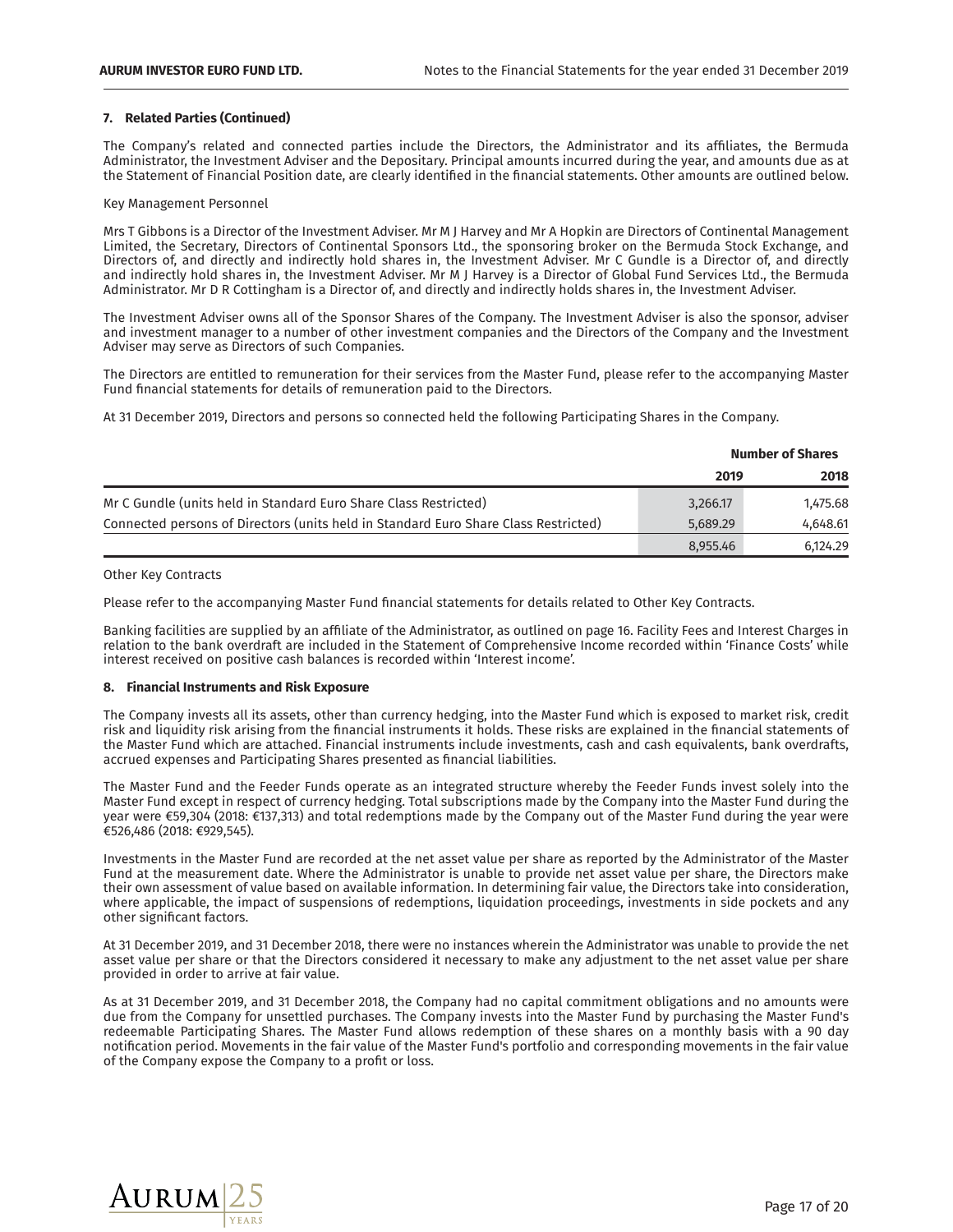## **ࢱࢱࢱࢱࡲࠇbǫȥŔȥƃǫŔȍ-zȥɽʋɭʠȟơȥʋɽ-ŔȥƎ-èǫɽȇ-Fˉɢȶɽʠɭơ-ࢎ-ȶȥʋǫȥʠơƎ**

Liquidity Risk

The following table shows the contractual undiscounted cash flows of the Company's financial liabilities on the basis of the earliest possible maturity. Participating Shares may be redeemed on a monthly basis subject to 90 days prior notice.

| As at 31 December 2019                                     |           |                   |                       |              |
|------------------------------------------------------------|-----------|-------------------|-----------------------|--------------|
|                                                            | < 1 month | $1 - 3$<br>months | 3 months to<br>1 year | <b>Total</b> |
| <b>Liabilities</b>                                         |           |                   | €                     | €            |
| Investment Adviser fees payable                            | 4,795     |                   |                       | 4,795        |
| <b>Bank Overdraft</b>                                      | 4,644     |                   |                       | 4,644        |
| Other payables                                             |           |                   |                       | 3            |
| Net assets attributable to holders of Participating Shares |           |                   | 2,871,667             | 2,871,667    |
| <b>Total Liabilities</b>                                   | 9,442     |                   | 2,871,667             | 2,881,109    |

#### **As at 31 December 2018**

|                                                               | < 1 month | $1 - 3$<br>months | 3 months to<br>1 year | <b>Total</b> |
|---------------------------------------------------------------|-----------|-------------------|-----------------------|--------------|
| <b>Liabilities</b>                                            |           |                   |                       | €            |
| Unrealised depreciation on forward foreign exchange contracts |           |                   |                       |              |
| - Inflow                                                      | (69, 287) |                   |                       | (69, 287)    |
| - Outflow                                                     | 69,483    |                   |                       | 69,483       |
| <b>Bank Overdraft</b>                                         | 69,450    |                   |                       | 69,450       |
| Investment Adviser fees payable                               | 5,089     |                   |                       | 5,089        |
| Other payables                                                | 11        |                   |                       | 11           |
| Net assets attributable to holders of Participating Shares    |           |                   | 3,047,366             | 3,047,366    |
| <b>Total Liabilities</b>                                      | 74,746    |                   | 3,047,366             | 3,122,112    |

Currency Risk

The Company is exposed to currency risk in pursuit of its investment objective, set out in note 1 "General". The currency risk is managed on a monthly basis using Forward Foreign Exchange Contracts.

At the Statement of Financial Position date there was a net exposure to currency risk:

| As at 31 December 2019 |                    |                         |                                              |                   |
|------------------------|--------------------|-------------------------|----------------------------------------------|-------------------|
| Currency               | Monetary<br>Assets | Monetary<br>Liabilities | Forward Foreign<br><b>Exchange Contracts</b> | Net Exposure<br>€ |
| US dollar              | 2,835,163          | (4,645)                 | (2,799,632)                                  | 30,886            |
|                        |                    |                         |                                              |                   |

# **As at 31 December 2018**

| Currency  | Monetary<br>Assets | Monetary<br><b>Liabilities</b> | Forward Foreign<br>Exchange Contracts | Net Exposure |
|-----------|--------------------|--------------------------------|---------------------------------------|--------------|
| US dollar | 3.028.020          | (69, 457)                      | (2,919,433)                           | 39.130       |

Leverage

The Master Fund and the Feeder Funds may use overall leverage up to a maximum of 30% of the Master Fund's and the Feeder Funds' total assets, without double counting, from time to time for general investment purposes or to facilitate redemptions.

During the year the maximum leverage utilised by the Company, measured at any one month end, was less than 4% (2018: less than 11%). Please refer to the Master Fund financial statements for details of the maximum leverage utilised by the Master Fund.

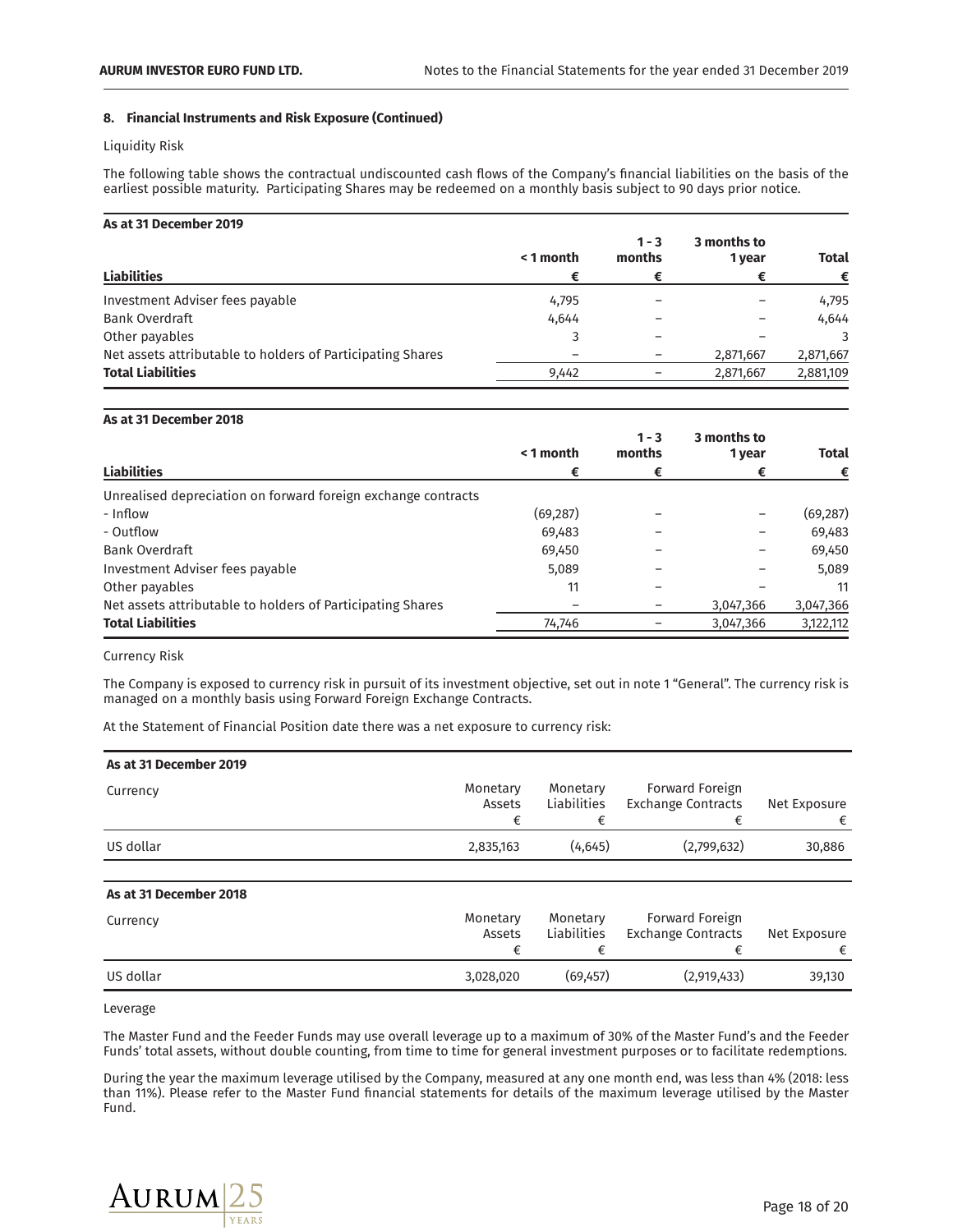#### **9. Forward Foreign Exchange Contracts**

As at 31 December 2019, the Company had entered into and not closed Forward Foreign Exchange Contracts to hedge the value of the Company's portfolio. The contracts, along with cash and cash equivalents and bank overdrafts, are held with the depositary. The depositary is a wholly owned subsidiary of Northern Trust Corporation that had a Long Term Rating from Standard and Poor's of A+ at 31 December 2019 (31 December 2018: A+).

# **Open Forward Foreign Currency Transactions at 31 December 2019**

| Currency Sold  | <b>Currency Bought</b> | Currency Rate | Maturity date   | Unrealised<br>Gain<br>€ |
|----------------|------------------------|---------------|-----------------|-------------------------|
| US\$ 3,083,883 |                        | 1.1061        | 31 January 2020 | 45,661                  |
| US\$ 64,234    |                        | 1.1189        | 31 January 2020 | 287                     |
|                |                        |               |                 | 45,948                  |

**Open Forward Foreign Currency Transactions at 31 December 2018** 

| Currency Sold  | <b>Currency Bought</b> | <b>Currency Rate</b> | Maturity date   | Unrealised<br>Gain/(Loss)<br>€ |
|----------------|------------------------|----------------------|-----------------|--------------------------------|
| US\$ 3,424,564 |                        | 1.1346               | 31 January 2019 | 29,501                         |
| € 69,483       | US\$                   | 0.8752               | 31 January 2019 | (196)                          |
|                |                        |                      |                 | 29,305                         |

#### **10. Fair Value Measurement**

The fair value hierarchy prioritises the inputs to valuation techniques used to measure fair value. The categorisation of assets and liabilities within the hierarchy is explained in note 10 of the Master Fund's notes to the financial statements.

The fair value of investments in the Master Fund is determined using the unadjusted net asset value (Level 2 valuation). The unadjusted net asset value is used because the units in the Master Fund are redeemable at the reportable net asset value at, or approximately at, the measurement date. If this were not to be the case, then the net asset value would be used as a valuation input and an adjustment applied for lack of marketability or liquidity generally based on available market information (Level 3 valuation). Any adjustment would be based on management judgement after considering the period of restrictions and the nature of the Master Fund.

The fair value of Forward Foreign Exchange Contracts is determined by using quoted forward exchange rates at the reporting date (Level 2 valuation) less contracted forward exchange rates.

The following table represents the financial instruments carried on the Statement of Financial Position at fair value by level within the valuation hierarchy, under IFRS 13 "Fair Value Measurement", as at 31 December 2019 and 31 December 2018:

| Financial assets at fair value through profit or loss at 31 December 2019 |         |           |         |           |
|---------------------------------------------------------------------------|---------|-----------|---------|-----------|
|                                                                           | Level 1 | Level 2   | Level 3 | Total     |
|                                                                           |         |           |         |           |
| Aurum Investor Fund Ltd.                                                  |         | 2,835,163 |         | 2,835,163 |
| Net unrealised appreciation on Forward Foreign Exchange Contracts         |         | 45.948    |         | 45,948    |
| Financial assets at fair value through profit or loss at                  |         |           |         |           |
| 31 December 2019                                                          |         | 2,881,111 |         | 2,881,111 |

Financial assets and liabilities at fair value through profit or loss at 31 December 2018

|                                                                                               | Level 1 | Level 2             | Level 3 | Total               |
|-----------------------------------------------------------------------------------------------|---------|---------------------|---------|---------------------|
|                                                                                               |         |                     |         | €                   |
| Aurum Investor Fund Ltd.<br>Net unrealised appreciation on Forward Foreign Exchange Contracts |         | 3,028,020<br>29.305 | -       | 3,028,020<br>29,305 |
| Financial assets and liabilities at fair value through profit or loss at                      |         |                     |         |                     |
| 31 December 2018                                                                              |         | 3,057,325           | -       | 3,057,325           |

There were no transfers between Levels 1, 2 or 3 assets held in either year.